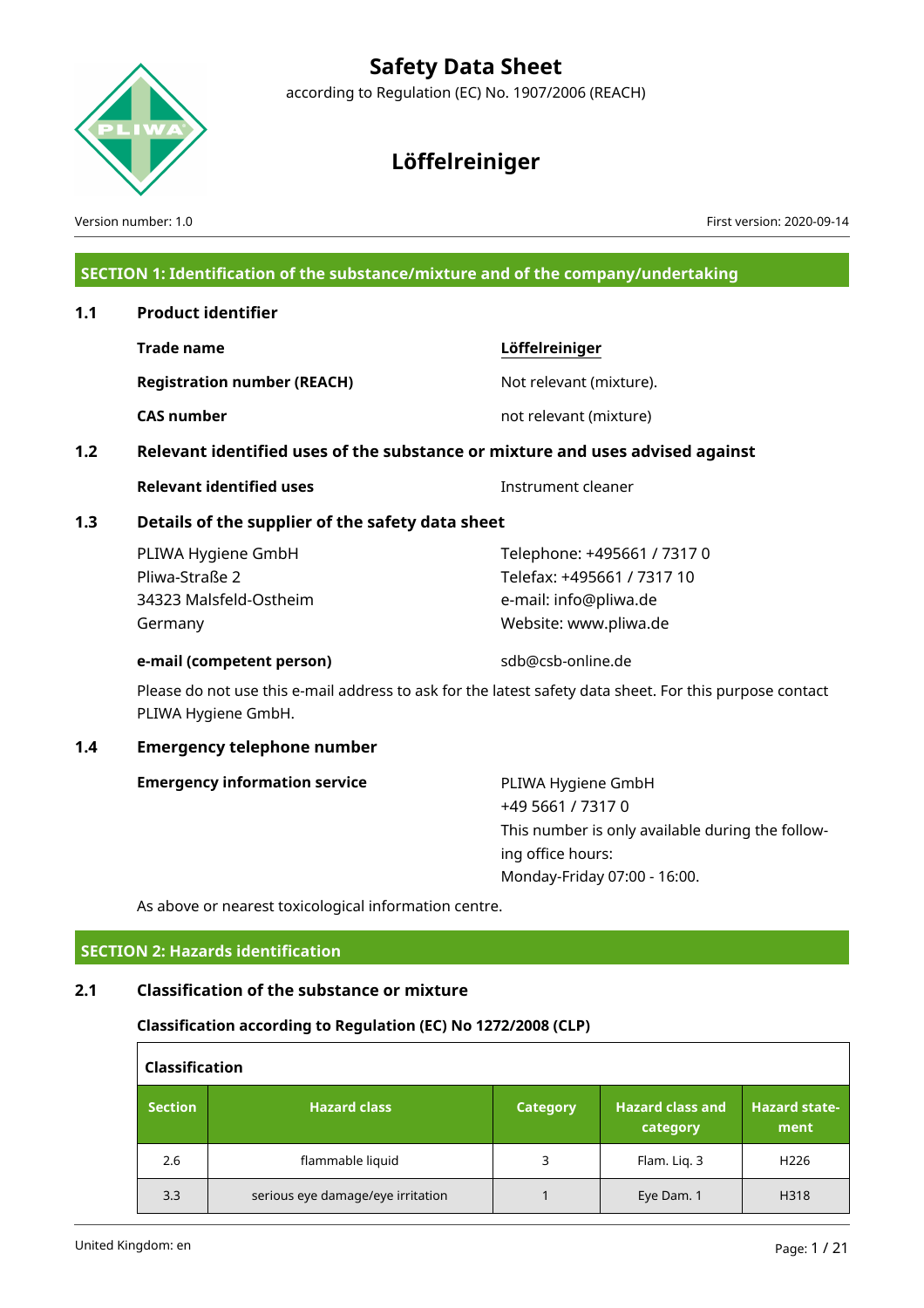For full text of abbreviations: see SECTION 16

#### **The most important adverse physicochemical, human health and environmental effects**

The product is combustible and can be ignited by potential ignition sources.

## **2.2 Label elements**

#### **Labelling according to Regulation (EC) No 1272/2008 (CLP)**

**Signal word** danger

**Pictograms**

**GHS02, GHS05**



#### **Hazard statements**

| H226 | Flammable liquid and vapour. |
|------|------------------------------|
| H318 | Causes serious eye damage.   |

#### **Precautionary statements**

| <b>P210</b>    | Keep away from heat, hot surfaces, sparks, open flames and other ignition                                |
|----------------|----------------------------------------------------------------------------------------------------------|
|                | sources. No smoking.                                                                                     |
| P280           | Wear protective gloves/eye protection/face protection.                                                   |
| P305+P351+P338 | IF IN EYES: Rinse cautiously with water for several minutes. Remove contact                              |
|                | lenses, if present and easy to do. Continue rinsing.                                                     |
| P310           | Immediately call a POISON CENTER/doctor.                                                                 |
| P403+P235      | Store in a well-ventilated place. Keep cool.                                                             |
| P501           | Dispose of contents/container in accordance with local/regional/national/interna-<br>tional regulations. |
|                |                                                                                                          |

## **Hazardous ingredients for labelling** 2-propylheptanol ethoxylate

alcohols, C12-14, ethoxylated, sulfates, sodium salts

#### **2.3 Other hazards**

There is no additional information.

#### **Results of PBT and vPvB assessment**

This mixture does not contain any substances that are assessed to be a PBT or a vPvB.

#### **SECTION 3: Composition/information on ingredients**

## **3.1 Substances**

Not relevant (mixture).

## **3.2 Mixtures**

#### **Description of the mixture**

Aqueous solution, containing surfactants. Concentrate.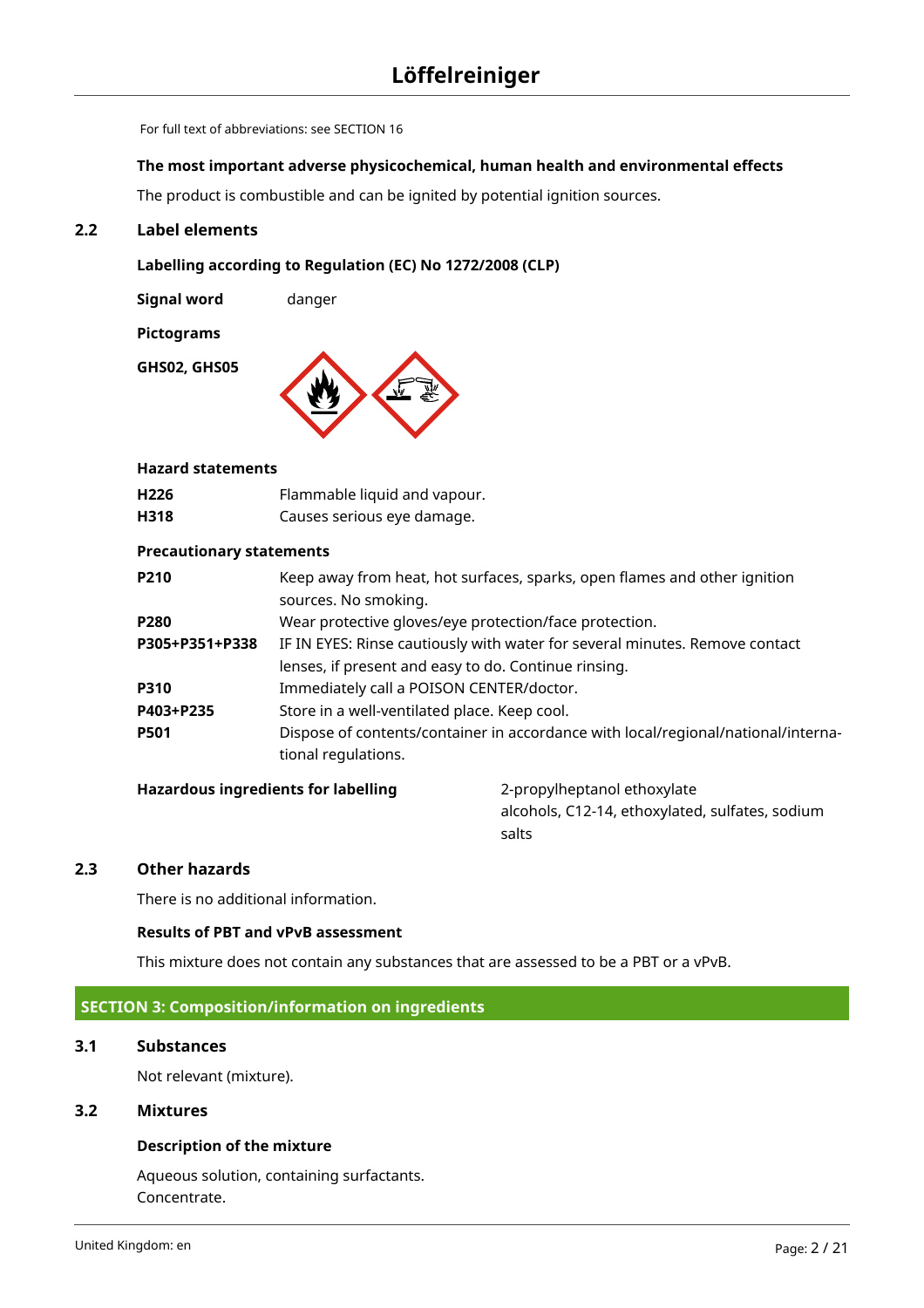| <b>Hazardous ingredients</b>                                    |                                                                                          |          |                                                                       |            |              |  |  |  |
|-----------------------------------------------------------------|------------------------------------------------------------------------------------------|----------|-----------------------------------------------------------------------|------------|--------------|--|--|--|
| <b>Name of substance</b>                                        | <b>Identifier</b>                                                                        | Wt%      | <b>Classification acc. to</b><br><b>GHS</b>                           | Pictograms | <b>Notes</b> |  |  |  |
| propan-2-ol                                                     | CAS No<br>$67 - 63 - 0$<br>EC No<br>200-661-7<br>Index No<br>603-117-00-0                | $5 - 10$ | Flam. Liq. 2 / H225<br>Eye Irrit. 2 / H319<br>STOT SE 3 / H336        |            | GHS-HC       |  |  |  |
| 2-propylheptanol eth-<br>oxylate                                | CAS No<br>160875-66-1                                                                    | $5 - 10$ | Acute Tox. 4 / H302<br>Eye Dam. 1 / H318                              |            |              |  |  |  |
| alcohols, C12-14, eth-<br>oxylated, sulfates, so-<br>dium salts | CAS No<br>68891-38-3<br>EC No<br>500-234-8<br>REACH Reg. No<br>01-2119488639-<br>16-xxxx | $1 - 5$  | Skin Irrit. 2 / H315<br>Eye Dam. 1 / H318<br>Aquatic Chronic 3 / H412 |            |              |  |  |  |

#### **Notes**

GHS-HC: Harmonised classification (the classification of the substance corresponds to the entry in the list according to 1272/2008/EC, Annex VI)

#### **SECTION 4: First aid measures**

#### **4.1 Description of first aid measures**

#### **General notes**

In all cases of doubt, or when symptoms persist, seek medical advice.

#### **Following inhalation**

Provide fresh air.

If breathing is irregular or stopped, immediately seek medical assistance and start first aid actions.

#### **Following skin contact**

After contact with skin, wash immediately with plenty of water.

#### **Following eye contact**

Rinse cautiously with water for several minutes. Remove contact lenses, if present and easy to do. Continue rinsing. Immediately call a doctor.

#### **Following ingestion**

Rinse mouth. Do not induce vomiting. Get medical advice/attention if you feel unwell.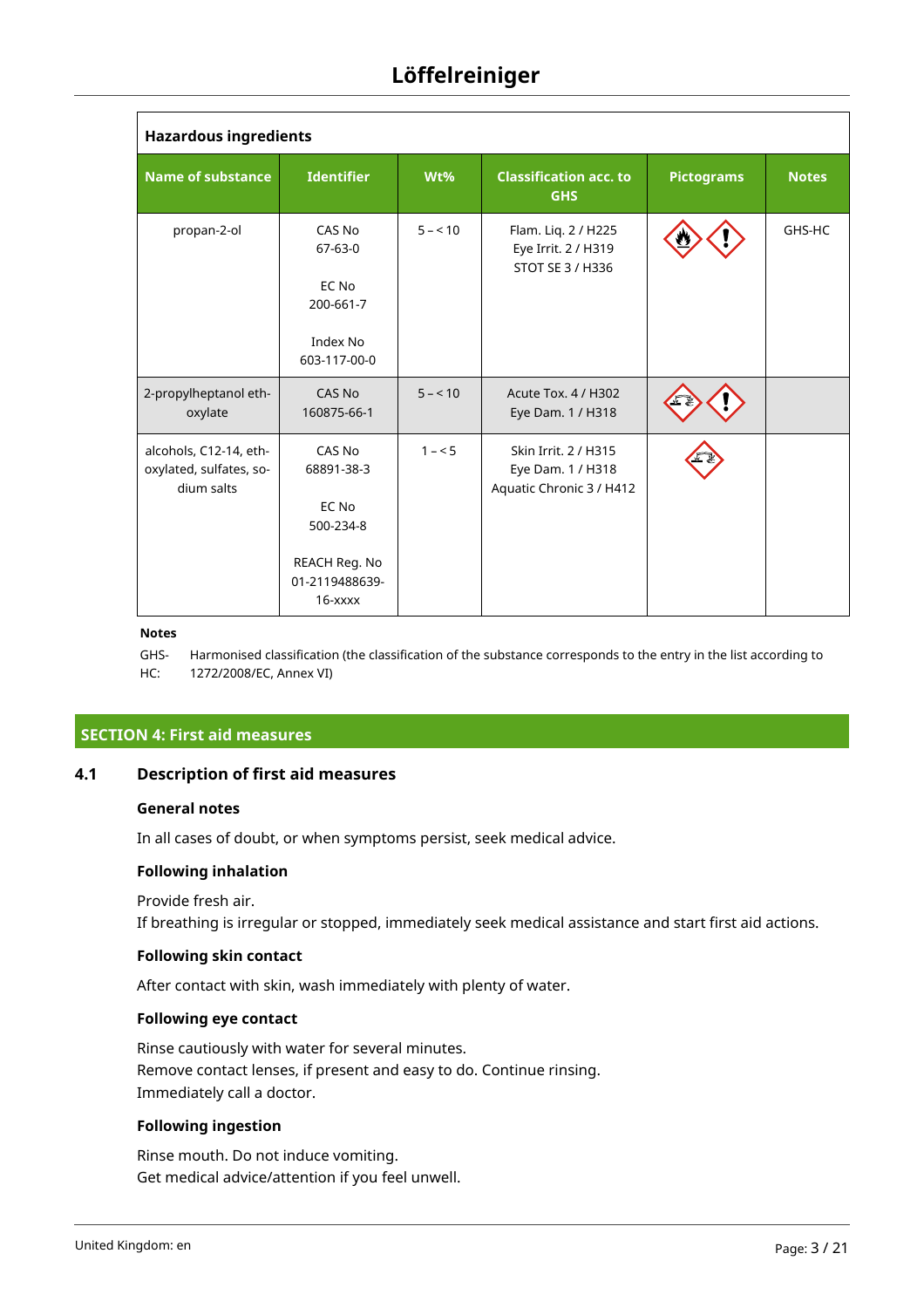#### **Notes for the doctor**

None.

## **4.2 Most important symptoms and effects, both acute and delayed**

These information are not available.

# **4.3 Indication of any immediate medical attention and special treatment needed** None.

## **SECTION 5: Firefighting measures**

## **5.1 Extinguishing media**

## **Suitable extinguishing media**

water spray, alcohol resistant foam, fire extinguishing powder, carbon dioxide (CO2)

## **Unsuitable extinguishing media**

water jet

## **5.2 Special hazards arising from the substance or mixture**

Hazardous decomposition products: Section 10.

In case of insufficient ventilation and/or in use, may form flammable/explosive vapour-air mixture. Solvent vapours are heavier than air and may spread along floors. Places which are not ventilated, e.g. unventilated below ground level areas such as trenches, conduits and shafts, are particularly prone to the presence of flammable substances or mixtures.

#### **Hazardous combustion products**

nitrogen oxides (NOx), carbon monoxide (CO), carbon dioxide (CO2)

## **5.3 Advice for firefighters**

In case of fire and/or explosion do not breathe fumes. Co-ordinate firefighting measures to the fire surroundings. Do not allow firefighting water to enter drains or water courses. Collect contaminated firefighting water separately. Fight fire with normal precautions from a reasonable distance.

#### **Special protective equipment for firefighters**

self-contained breathing apparatus (EN 133)

## **SECTION 6: Accidental release measures**

## **6.1 Personal precautions, protective equipment and emergency procedures**

#### **For non-emergency personnel**

Remove persons to safety.

Ventilate affected area.

Avoid contact with skin and eyes.

Do not breathe vapour/spray.

Special danger of slipping by leaking/spilling product.

Wearing of suitable protective equipment (including personal protective equipment referred to under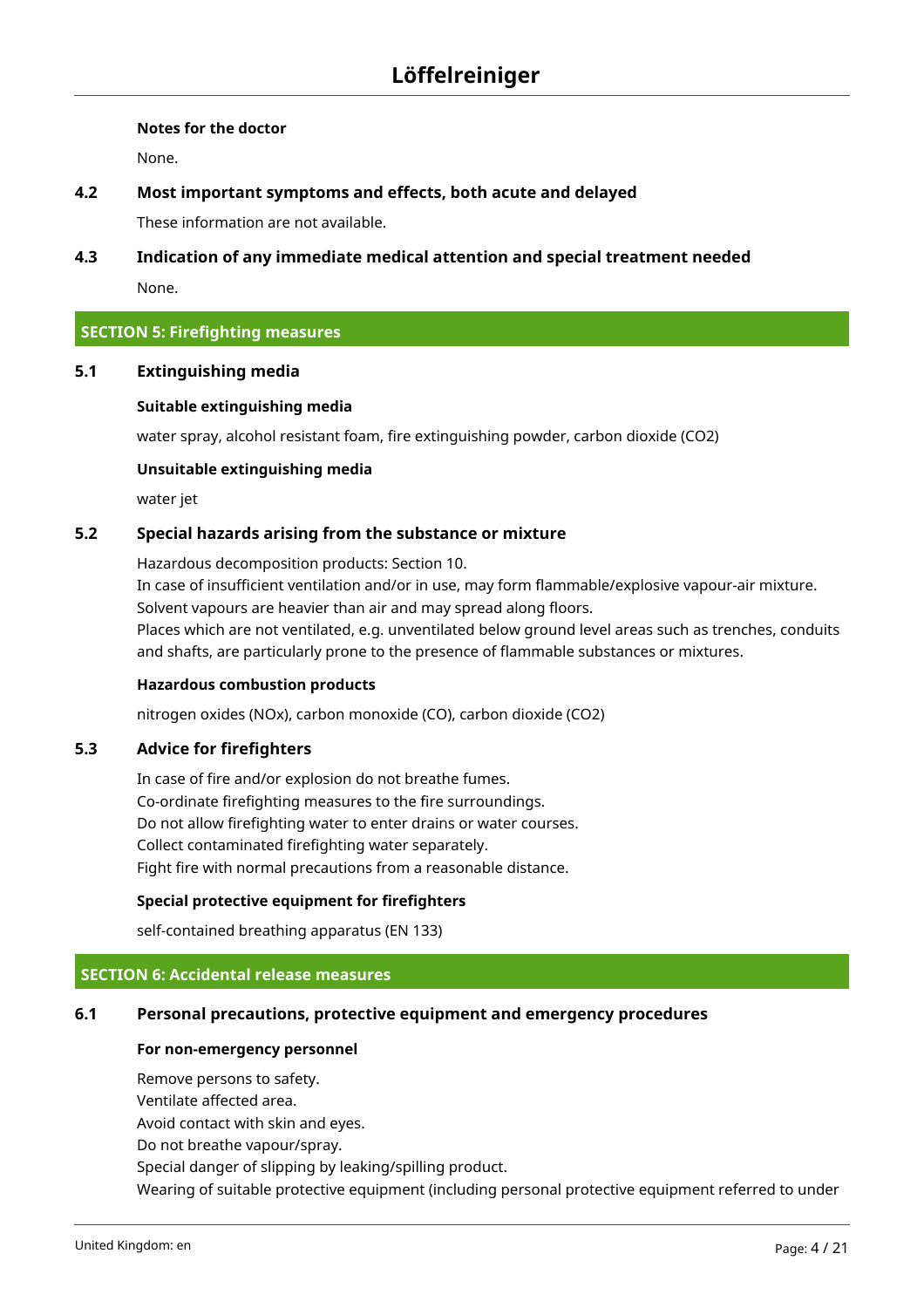Section 8 of the safety data sheet) to prevent any contamination of skin, eyes and personal clothing.

#### **For emergency responders**

Wear breathing apparatus if exposed to vapours/dust/spray/gases.

#### **6.2 Environmental precautions**

Keep away from drains, surface and ground water. Retain contaminated washing water and dispose of it.

#### **6.3 Methods and material for containment and cleaning up**

#### **Advice on how to clean up a spill**

Collect spillage. Absorbent material (e.g. sand, diatomaceous earth, acid binder, universal binder, sawdust, etc.).

#### **Appropriate containment techniques**

Use of adsorbent materials.

#### **Other information relating to spills and releases**

Place in appropriate containers for disposal. Ventilate affected area.

#### **6.4 Reference to other sections**

Hazardous combustion products: see section 5. Personal protective equipment: see section 8. Incompatible materials: see section 10. Disposal considerations: see section 13.

#### **SECTION 7: Handling and storage**

#### **7.1 Precautions for safe handling**

#### **Measures to prevent fire as well as aerosol and dust generation**

Use local and general ventilation. Keep away from sources of ignition - No smoking. Take precautionary measures against static discharge. Due to danger of explosion, prevent leakage of vapours into cellars, flues and ditches. Use explosion-proof electrical/ventilating/lighting/equipment. Use only non-sparking tools.

#### **Specific notes/details**

Places which are not ventilated, e.g. unventilated below ground level areas such as trenches, conduits and shafts, are particularly prone to the presence of flammable substances or mixtures. Vapours are heavier than air, spread along floors and form explosive mixtures with air. Vapours may form explosive mixtures with air.

#### **Measures to protect the environment**

Avoid release to the environment.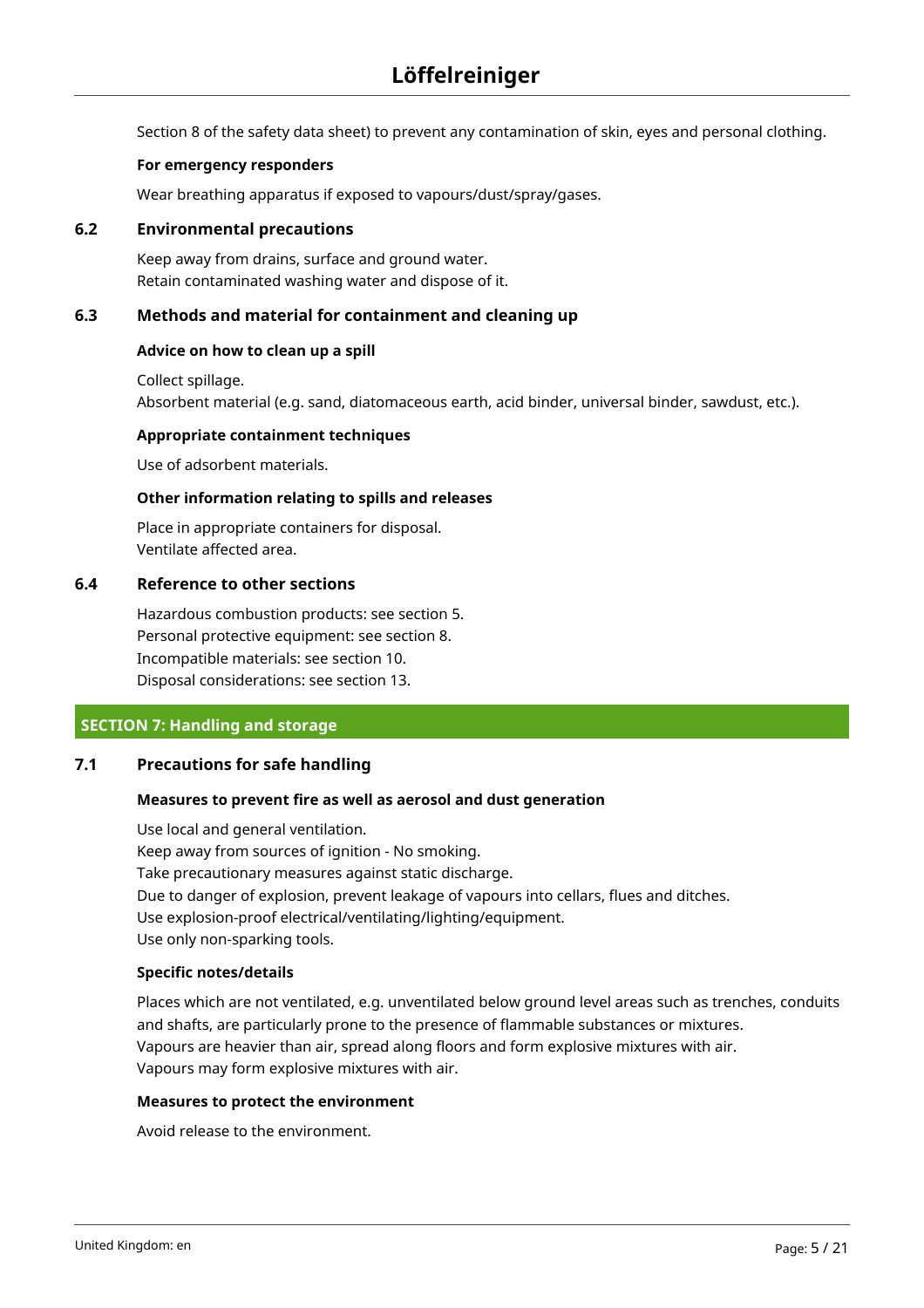#### **Advice on general occupational hygiene**

Do not eat, drink and smoke in work areas. Wash hands after use. Preventive skin protection (barrier creams/ointments) is recommended. Remove contaminated clothing and protective equipment before entering eating areas.

#### **7.2 Conditions for safe storage, including any incompatibilities**

#### **Explosive atmospheres**

Keep container tightly closed and in a well-ventilated place. Use local and general ventilation. Keep cool. Protect from sunlight.

#### **Flammability hazards**

Keep away from sources of ignition - No smoking. Keep away from heat, hot surfaces, sparks, open flames and other ignition sources. No smoking. Take precautionary measures against static discharge. Protect from sunlight.

#### **Incompatible substances or mixtures**

Incompatible materials: see section 10.

#### **Protect against external exposure, such as**

high temperatures, frost

#### **Consideration of other advice**

Keep away from food, drink and animal feedingstuffs.

#### **Ventilation requirements**

Provision of sufficient ventilation.

#### **Packaging compatibilities**

Only packagings which are approved (e.g. acc. to ADR) may be used.

## **7.3 Specific end use(s)**

No information available.

## **SECTION 8: Exposure controls/personal protection**

#### **8.1 Control parameters**

| Occupational exposure limit values (Workplace Exposure Limits) |                  |               |                 |                     |                           |                      |                            |               |               |
|----------------------------------------------------------------|------------------|---------------|-----------------|---------------------|---------------------------|----------------------|----------------------------|---------------|---------------|
| Coun-<br>try                                                   | Name of agent    | <b>CAS No</b> | Identi-<br>fier | <b>TWA</b><br>[ppm] | <b>TWA</b><br>[mg/m $3$ ] | <b>STEL</b><br>[ppm] | <b>STEL</b><br>[ $mq/m3$ ] | Nota-<br>tion | <b>Source</b> |
| GB                                                             | propane-1,2-diol | $57 - 55 - 6$ | WEL             |                     | 10                        |                      |                            | particle      | EH40/2005     |
| <b>GB</b>                                                      | propane-1,2-diol | $57 - 55 - 6$ | WEL             | 150                 | 474                       |                      |                            | vp            | EH40/2005     |
| GB                                                             | propan-2-ol      | 67-63-0       | WEL             | 400                 | 999                       | 500                  | 1,250                      |               | EH40/2005     |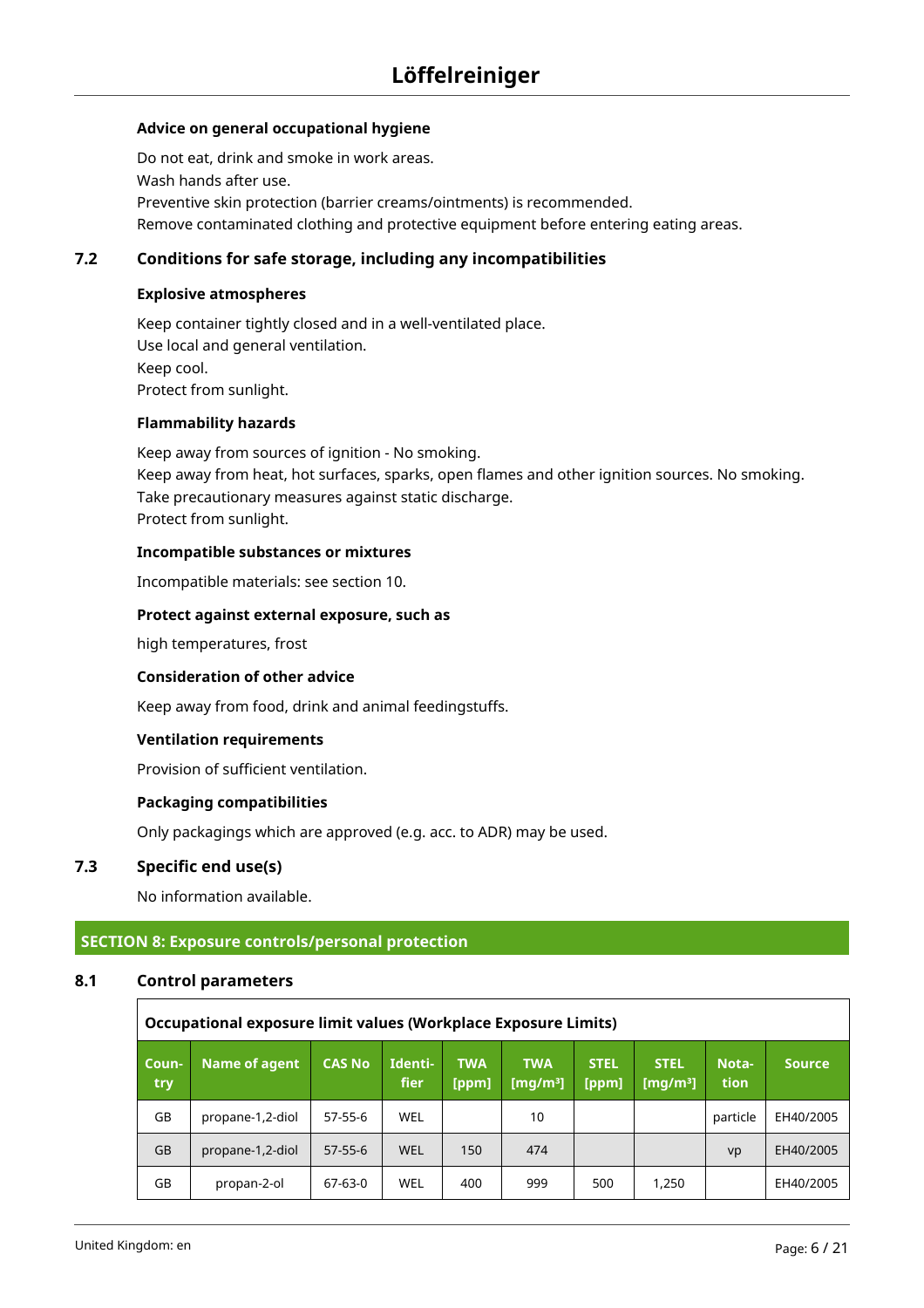## **Notation**

particle as airborne particles

- STEL short-term exposure limit: a limit value above which exposure should not occur and which is related to a 15 minute period (unless otherwise specified)
- TWA time-weighted average (long-term exposure limit): measured or calculated in relation to a reference period of 8 hours time-weighted average (unless otherwise specified)
- vp as vapours and particulates

| Relevant DNELs of components of the mixture                    |               |               |                             |                                                   |                        |                                 |  |  |
|----------------------------------------------------------------|---------------|---------------|-----------------------------|---------------------------------------------------|------------------------|---------------------------------|--|--|
| Name of sub-<br>stance                                         | <b>CAS No</b> | End-<br>point | <b>Threshold</b><br>level   | <b>Protection goal,</b><br>route of expos-<br>ure | <b>Used in</b>         | <b>Exposure time</b>            |  |  |
| propan-2-ol                                                    | $67 - 63 - 0$ | <b>DNEL</b>   | 500 mg/m $3$                | human, inhalatory                                 | worker (in-<br>dustry) | chronic - sys-<br>temic effects |  |  |
| propan-2-ol                                                    | $67-63-0$     | <b>DNEL</b>   | 888 mg/kg<br>bw/day         | human, dermal                                     | worker (in-<br>dustry) | chronic - sys-<br>temic effects |  |  |
| alcohols, C12-14,<br>ethoxylated,<br>sulfates, sodium<br>salts | 68891-38-3    | <b>DNEL</b>   | 2,750 mg/<br>kg bw/day      | human, dermal                                     | worker (in-<br>dustry) | chronic - sys-<br>temic effects |  |  |
| alcohols, C12-14,<br>ethoxylated,<br>sulfates, sodium<br>salts | 68891-38-3    | <b>DNEL</b>   | 175 mg/m $3$                | human, inhalatory                                 | worker (in-<br>dustry) | chronic - sys-<br>temic effects |  |  |
| alcohols, C12-14,<br>ethoxylated,<br>sulfates, sodium<br>salts | 68891-38-3    | <b>DNEL</b>   | 132 $\mu$ g/cm <sup>2</sup> | human, dermal                                     | worker (in-<br>dustry) | chronic - local<br>effects      |  |  |

## **Relevant PNECs of components of the mixture**

| <b>Name of substance</b>                                 | <b>CAS No</b> | <b>Endpoint</b> | <b>Threshold level</b> | <b>Environmental com-</b><br>partment |  |
|----------------------------------------------------------|---------------|-----------------|------------------------|---------------------------------------|--|
| propan-2-ol                                              | $67 - 63 - 0$ | <b>PNEC</b>     | $140.9$ mg/            | marine water                          |  |
| propan-2-ol                                              | $67 - 63 - 0$ | <b>PNEC</b>     | 2,251 $mg/$            | sewage treatment plant<br>(STP)       |  |
| propan-2-ol                                              | 67-63-0       | <b>PNEC</b>     | 552 $mg/kq$            | freshwater sediment                   |  |
| propan-2-ol                                              | $67 - 63 - 0$ | <b>PNEC</b>     | 552 $mg/kq$            | marine sediment                       |  |
| propan-2-ol                                              | $67 - 63 - 0$ | <b>PNEC</b>     | 140.9 $mg/$            | freshwater                            |  |
| propan-2-ol                                              | $67 - 63 - 0$ | <b>PNEC</b>     | $28 \frac{mg}{kg}$     | soil                                  |  |
| alcohols, C12-14, ethoxylated,<br>sulfates, sodium salts | 68891-38-3    | <b>PNEC</b>     | $0.24 \frac{mg}{l}$    | freshwater                            |  |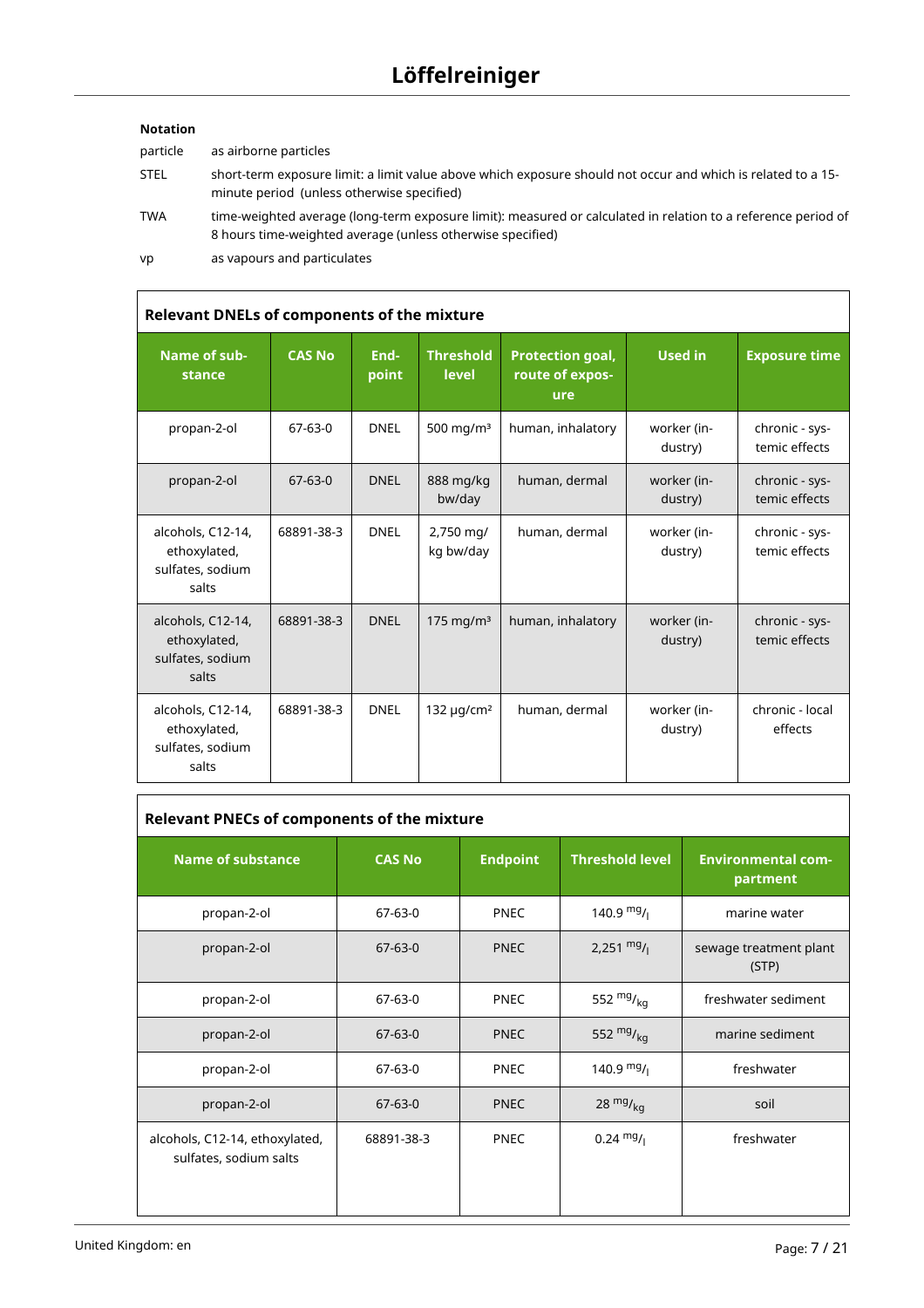| <b>Relevant PNECs of components of the mixture</b>       |               |                 |                        |                                       |  |  |  |  |
|----------------------------------------------------------|---------------|-----------------|------------------------|---------------------------------------|--|--|--|--|
| <b>Name of substance</b>                                 | <b>CAS No</b> | <b>Endpoint</b> | <b>Threshold level</b> | <b>Environmental com-</b><br>partment |  |  |  |  |
| alcohols, C12-14, ethoxylated,<br>sulfates, sodium salts | 68891-38-3    | <b>PNEC</b>     | $0.024 \text{ mg}$ /   | marine water                          |  |  |  |  |
| alcohols, C12-14, ethoxylated,<br>sulfates, sodium salts | 68891-38-3    | <b>PNEC</b>     | $109/_1$               | sewage treatment plant<br>(STP)       |  |  |  |  |
| alcohols, C12-14, ethoxylated,<br>sulfates, sodium salts | 68891-38-3    | <b>PNEC</b>     | 0.917 $mg/_{ka}$       | freshwater sediment                   |  |  |  |  |
| alcohols, C12-14, ethoxylated,<br>sulfates, sodium salts | 68891-38-3    | <b>PNEC</b>     | 0.092 $mg/kq$          | marine sediment                       |  |  |  |  |
| alcohols, C12-14, ethoxylated,<br>sulfates, sodium salts | 68891-38-3    | <b>PNEC</b>     | 7.5 $mg/kq$            | soil                                  |  |  |  |  |

## **8.2 Exposure controls**

## **Appropriate engineering controls**

General ventilation.

## **Individual protection measures (personal protective equipment)**

### **Eye/face protection**

Wear eye/face protection.

#### **Hand protection**

## **Protective gloves**

| <b>Material</b>                     | <b>Material thickness</b> | <b>Breakthrough times of the glove</b><br>material |
|-------------------------------------|---------------------------|----------------------------------------------------|
| NBR: acrylonitrile-butadiene rubber | $\geq 0.11$ mm            | >10 minutes (permeation: level 1)                  |
| NR: natural rubber, latex           | $\geq 0.11$ mm            | >10 minutes (permeation: level 1)                  |
| PVC: polyvinyl chloride             | $\geq 0.11$ mm            | >10 minutes (permeation: level 1)                  |

Wear suitable gloves.

Chemical protection gloves are suitable, which are tested according to EN 374.

Check leak-tightness/impermeability prior to use.

For special purposes, it is recommended to check the resistance to chemicals of the protective gloves mentioned above together with the supplier of these gloves.

#### **Respiratory protection**

In case of inadequate ventilation wear respiratory protection. Type: A (against organic gases and vapours with a boiling point of > 65 °C , colour code: Brown).

#### **Environmental exposure controls**

Use appropriate container to avoid environmental contamination. Keep away from drains, surface and ground water.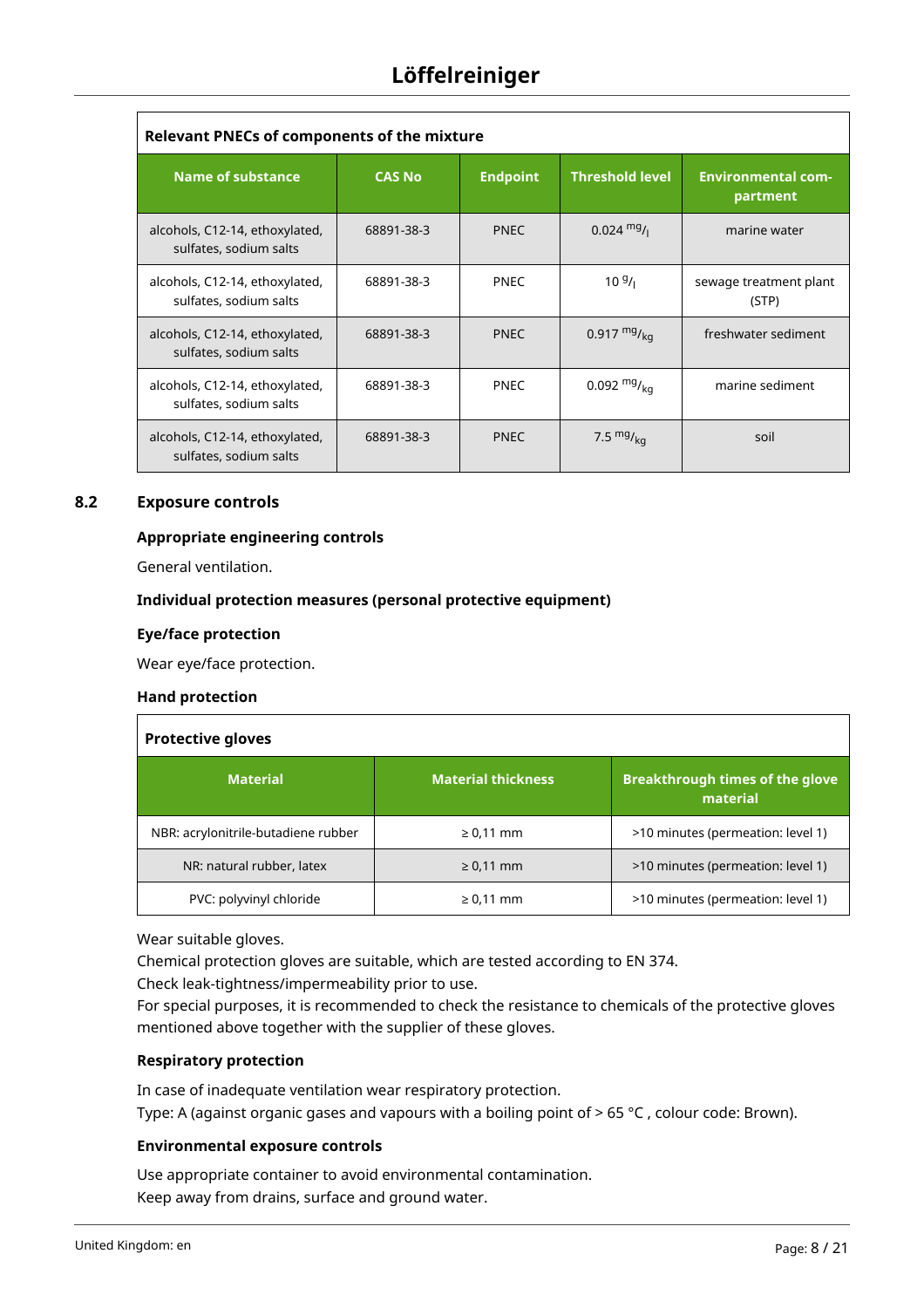| Information on basic physical and chemical properties |                                                           |  |  |  |
|-------------------------------------------------------|-----------------------------------------------------------|--|--|--|
| Appearance                                            |                                                           |  |  |  |
| Physical state                                        | Liquid                                                    |  |  |  |
| Form                                                  | Fluid                                                     |  |  |  |
| Colour                                                | Clear - Pale yellow                                       |  |  |  |
| Odour                                                 | These information are not available                       |  |  |  |
| Odour threshold                                       | These information are not available                       |  |  |  |
| <b>Other safety parameters</b>                        |                                                           |  |  |  |
| pH (value)                                            | $4 - 5 (20 °C)$                                           |  |  |  |
| Melting point/freezing point                          | These information are not available                       |  |  |  |
| Initial boiling point and boiling range               | >80 °C<br>~50 $°C$<br>These information are not available |  |  |  |
| Flash point                                           |                                                           |  |  |  |
| Evaporation rate                                      |                                                           |  |  |  |
| Flammability (solid, gas)                             | Not relevant<br>(fluid)                                   |  |  |  |
| <b>Explosive limits</b>                               |                                                           |  |  |  |
| Lower explosion limit (LEL)                           | 2 vol%                                                    |  |  |  |
| Upper explosion limit (UEL)                           | 13.4 vol%                                                 |  |  |  |
| Vapour pressure                                       | These information are not available                       |  |  |  |
| Density                                               | 0.992 – 1.054 $9/$ <sub>cm</sub> <sup>3</sup> at 20 °C    |  |  |  |
| Vapour density                                        | These information are not available                       |  |  |  |
| Relative density                                      | These information are not available                       |  |  |  |
| Solubility(ies)                                       |                                                           |  |  |  |
| Water solubility                                      | Miscible in any proportion                                |  |  |  |
| <b>Partition coefficient</b>                          |                                                           |  |  |  |
| n-octanol/water (log KOW)                             | These information are not available                       |  |  |  |
| Auto-ignition temperature                             | 280 °C                                                    |  |  |  |
| Relative self-ignition temperature for solids         | Not relevant<br>(Fluid)                                   |  |  |  |
| Decomposition temperature                             | These information are not available                       |  |  |  |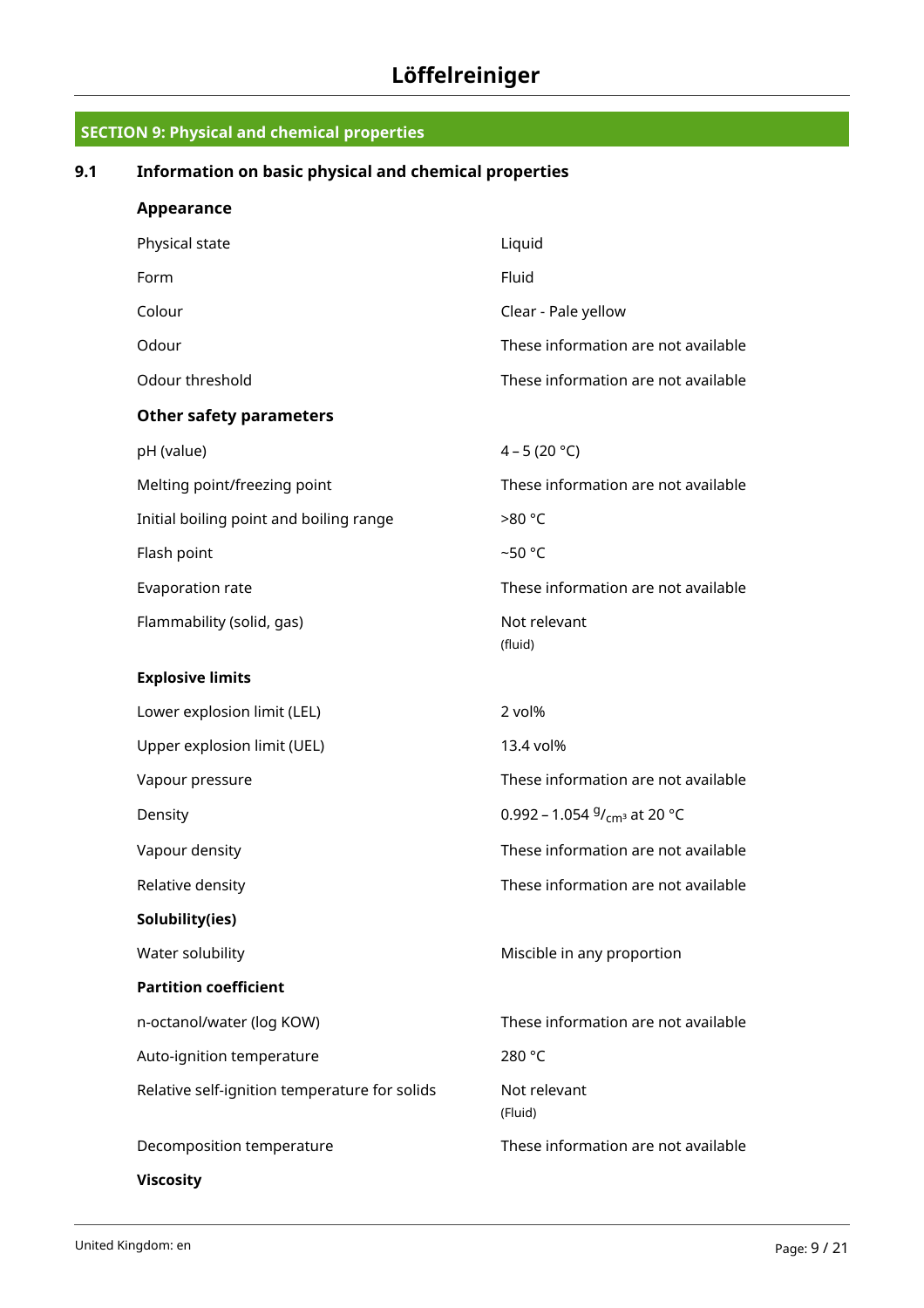Explosive properties and the state of the Not explosive

Kinematic viscosity These information are not available

Dynamic viscosity These information are not available

Oxidising properties The Shall not be classified as oxidising

## **9.2 Other information**

Temperature class (EU, acc. to ATEX) T3

## **SECTION 10: Stability and reactivity**

## **10.1 Reactivity**

Risk of ignition.

## **10.2 Chemical stability**

See below "Conditions to avoid".

## **10.3 Possibility of hazardous reactions**

In case of insufficient ventilation and/or in use, may form flammable/explosive vapour-air mixture.

## **10.4 Conditions to avoid**

Keep away from heat, hot surfaces, sparks, open flames and other ignition sources. No smoking. Take precautionary measures against static discharge.

Use explosion-proof electrical/ventilating/lighting/equipment. Use only non-sparking tools.

## **10.5 Incompatible materials**

acids, bases, oxidisers

## **10.6 Hazardous decomposition products**

Reasonably anticipated hazardous decomposition products produced as a result of use, storage, spill and heating are not known.

Hazardous combustion products: see section 5.

## **SECTION 11: Toxicological information**

## **11.1 Information on toxicological effects**

#### **Classification procedure**

If not otherwise specified the classification is based on: Ingredients of the mixture (additivity formula).

## **Classification according to GHS (1272/2008/EC, CLP)**

#### **Acute toxicity**

Shall not be classified as acutely toxic.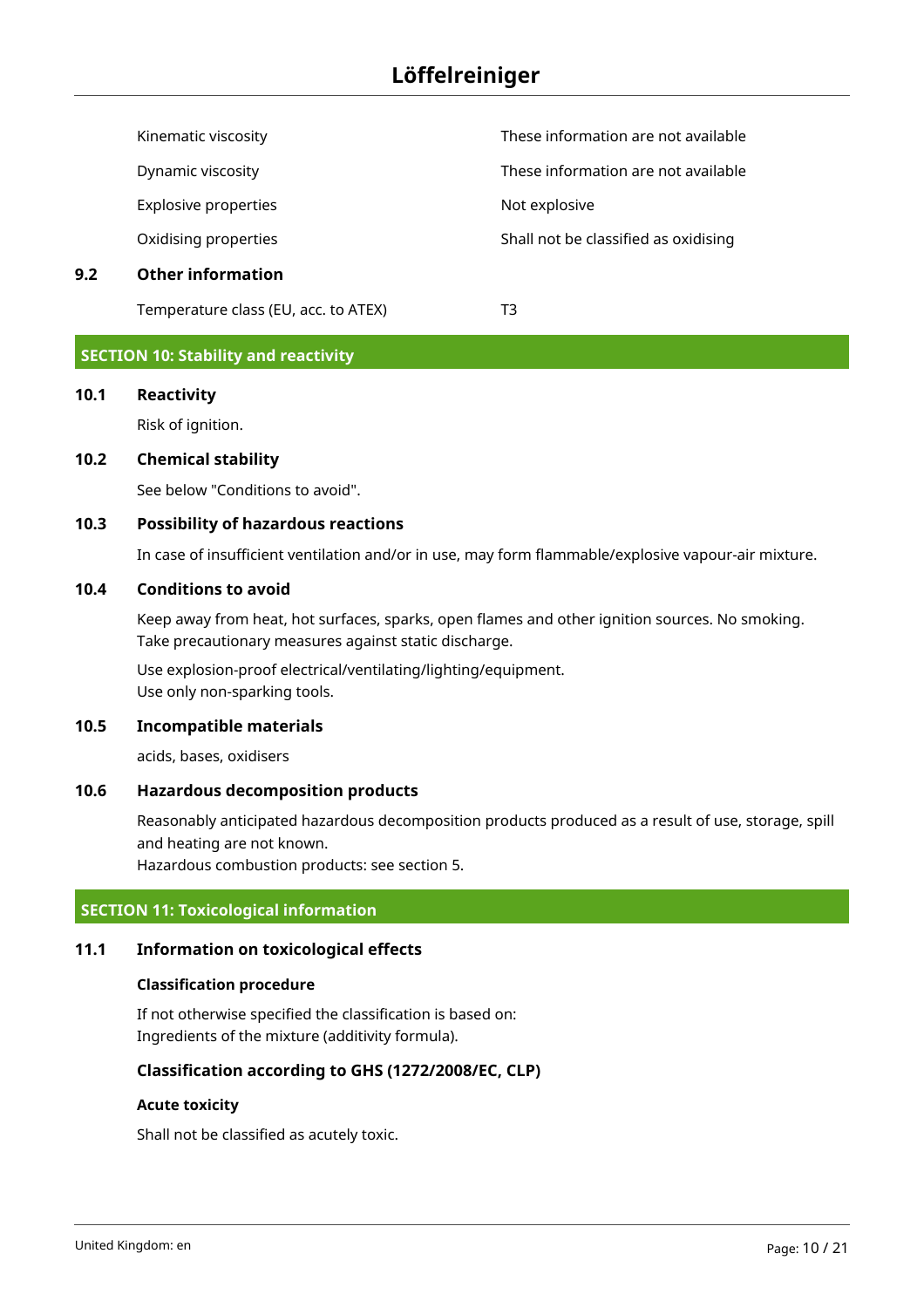| Acute toxicity of components of the mixture                     |                 |                               |               |                          |                |                                 |                   |  |
|-----------------------------------------------------------------|-----------------|-------------------------------|---------------|--------------------------|----------------|---------------------------------|-------------------|--|
| <b>Name of substance</b>                                        | <b>CAS No</b>   | <b>Expos-</b><br>ure<br>route | End-<br>point | <b>Value</b>             | <b>Species</b> | <b>Method</b>                   | <b>Source</b>     |  |
| propan-2-ol                                                     | 67-63-0         | oral                          | LD50          | 5,840 $mg/$<br>kg        | rat            | OECD<br>Guideline<br>401        | <b>ECHA</b>       |  |
| propan-2-ol                                                     | $67 - 63 - 0$   | dermal                        | LD50          | 13,100<br>$mg/_{kg}$     | rabbit         | <b>OECD</b><br>Guideline<br>402 | <b>ECHA</b>       |  |
| 2-propylheptanol eth-<br>oxylate                                | 160875-66-<br>1 | oral                          | LD50          | $300 - 2,0$<br>00 $mg/g$ | rat            |                                 | manufac-<br>turer |  |
| 2-propylheptanol eth-<br>oxylate                                | 160875-66-<br>1 | dermal                        | LD50          | >2,000<br>$mg/_{kg}$     | rabbit         |                                 | manufac-<br>turer |  |
| alcohols, C12-14, eth-<br>oxylated, sulfates, sodi-<br>um salts | 68891-38-3      | oral                          | LD50          | 4,100 $mg/$<br>kg        | rat            | <b>OECD</b><br>Guideline<br>401 | <b>ECHA</b>       |  |
| alcohols, C12-14, eth-<br>oxylated, sulfates, sodi-<br>um salts | 68891-38-3      | dermal                        | LD50          | >2,000<br>$mg/_{kg}$     | rat            | <b>OECD</b><br>Guideline<br>402 | <b>ECHA</b>       |  |

#### **Skin corrosion/irritation**

Shall not be classified as corrosive/irritant to skin.

#### **Serious eye damage/eye irritation**

Causes serious eye damage.

#### **Respiratory or skin sensitisation**

#### **Skin sensitisation**

Based on available data, the classification criteria are not met.

#### **Respiratory sensitisation**

Based on available data, the classification criteria are not met.

#### **Germ cell mutagenicity**

Based on available data, the classification criteria are not met.

#### **Carcinogenicity**

Based on available data, the classification criteria are not met.

#### **Reproductive toxicity**

Based on available data, the classification criteria are not met.

#### **Specific target organ toxicity - single exposure**

Based on available data, the classification criteria are not met.

#### **Specific target organ toxicity - repeated exposure**

Based on available data, the classification criteria are not met.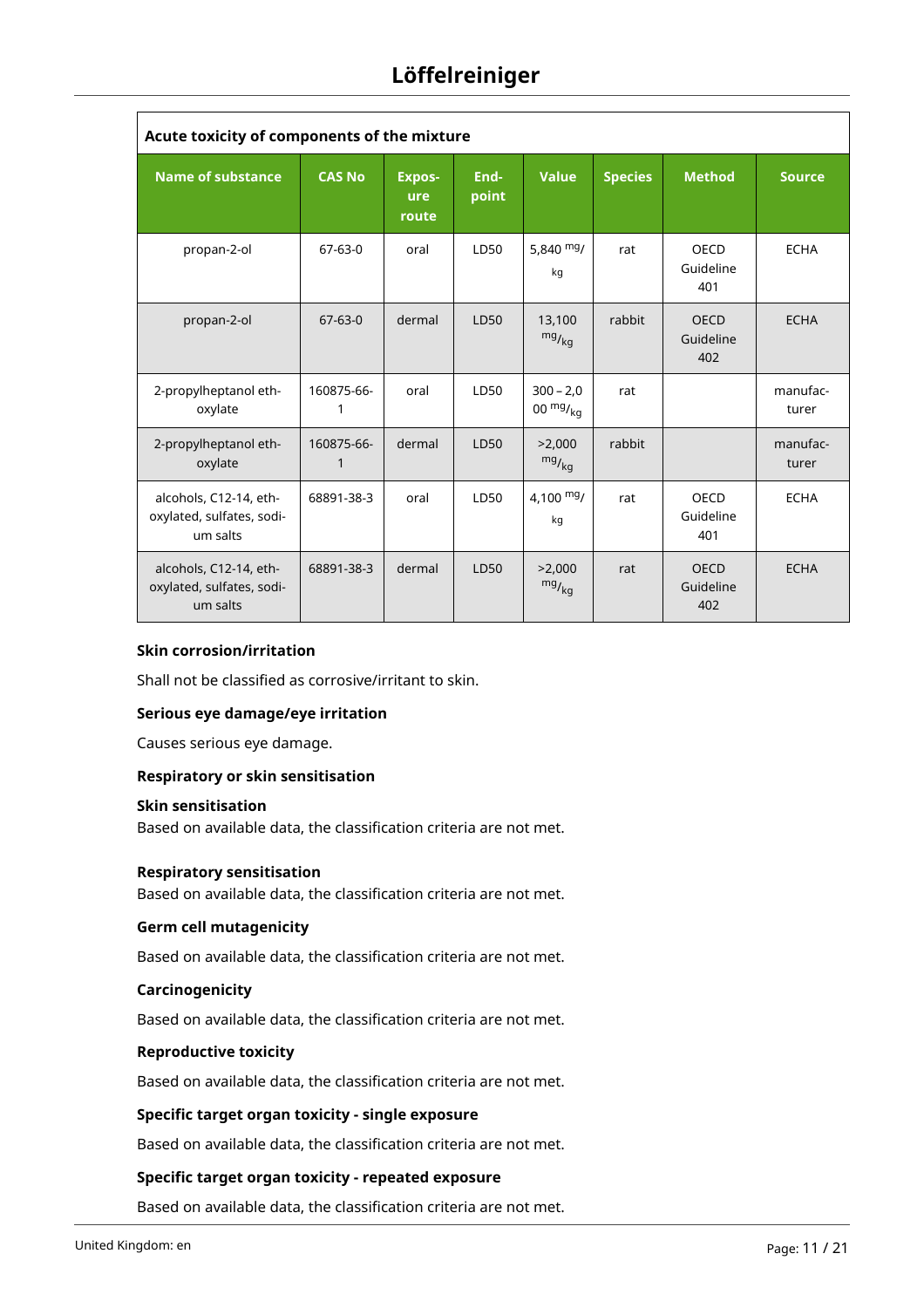## **Aspiration hazard**

Shall not be classified as presenting an aspiration hazard.

# **SECTION 12: Ecological information**

## **12.1 Toxicity**

## **Aquatic toxicity (acute)**

Test data are not available for the complete mixture.

## **Aquatic toxicity (acute) of components of the mixture**

| Name of sub-<br>stance                                            | <b>CAS No</b> | <b>Endpoint</b> | <b>Value</b>        | <b>Species</b>                                  | <b>Method</b>                   | <b>Source</b>     | <b>Expos-</b><br>ure<br>time |
|-------------------------------------------------------------------|---------------|-----------------|---------------------|-------------------------------------------------|---------------------------------|-------------------|------------------------------|
| propan-2-ol                                                       | $67 - 63 - 0$ | <b>LC50</b>     | $9,640$ mg/         | fathead min-<br>now<br>(Pimephales<br>promelas) | <b>OECD</b><br>Guideline<br>203 | <b>ECHA</b>       | 96 h                         |
| propan-2-ol                                                       | 67-63-0       | <b>LC50</b>     | $>10,000$ mg/       | daphnia magna                                   | <b>OECD</b><br>Guideline<br>202 | <b>ECHA</b>       | 24h                          |
| 2-propylheptan-<br>ol ethoxylate                                  | 160875-66-1   | <b>EC50</b>     | $>10 - 100$<br>mg/  | daphnia magna                                   |                                 | manufac-<br>turer | 48 h                         |
| 2-propylheptan-<br>ol ethoxylate                                  | 160875-66-1   | <b>EC50</b>     | $>10 - 100$<br>mg/  | algae (Scene-<br>desmus sub-<br>spicatus)       |                                 | manufac-<br>turer | 72 h                         |
| 2-propylheptan-<br>ol ethoxylate                                  | 160875-66-1   | <b>LC50</b>     | $>10 - 100$<br>mg/  | rainbow trout<br>(Oncorhynchus<br>mykiss)       |                                 | manufac-<br>turer | 96 h                         |
| alcohols, C12-<br>14, ethoxylated,<br>sulfates, sodi-<br>um salts | 68891-38-3    | <b>EC50</b>     | 7.4 $mg/$           | daphnia magna                                   | <b>OECD</b><br>Guideline<br>202 | <b>ECHA</b>       | 48 h                         |
| alcohols, C12-<br>14, ethoxylated,<br>sulfates, sodi-<br>um salts | 68891-38-3    | <b>LC50</b>     | 7.1 $mg/1$          | zebra fish<br>(Danio rerio)                     | <b>OECD</b><br>Guideline<br>203 | <b>ECHA</b>       | 96 h                         |
| alcohols, C12-<br>14, ethoxylated,<br>sulfates, sodi-<br>um salts | 68891-38-3    | ErC50           | $27.7 \frac{mg}{l}$ | algae (Desmod-<br>esmus sub-<br>spicatus)       | <b>OECD</b><br>Guideline<br>201 | <b>ECHA</b>       | 72 h                         |

## **Aquatic toxicity (chronic)**

Test data are not available for the complete mixture.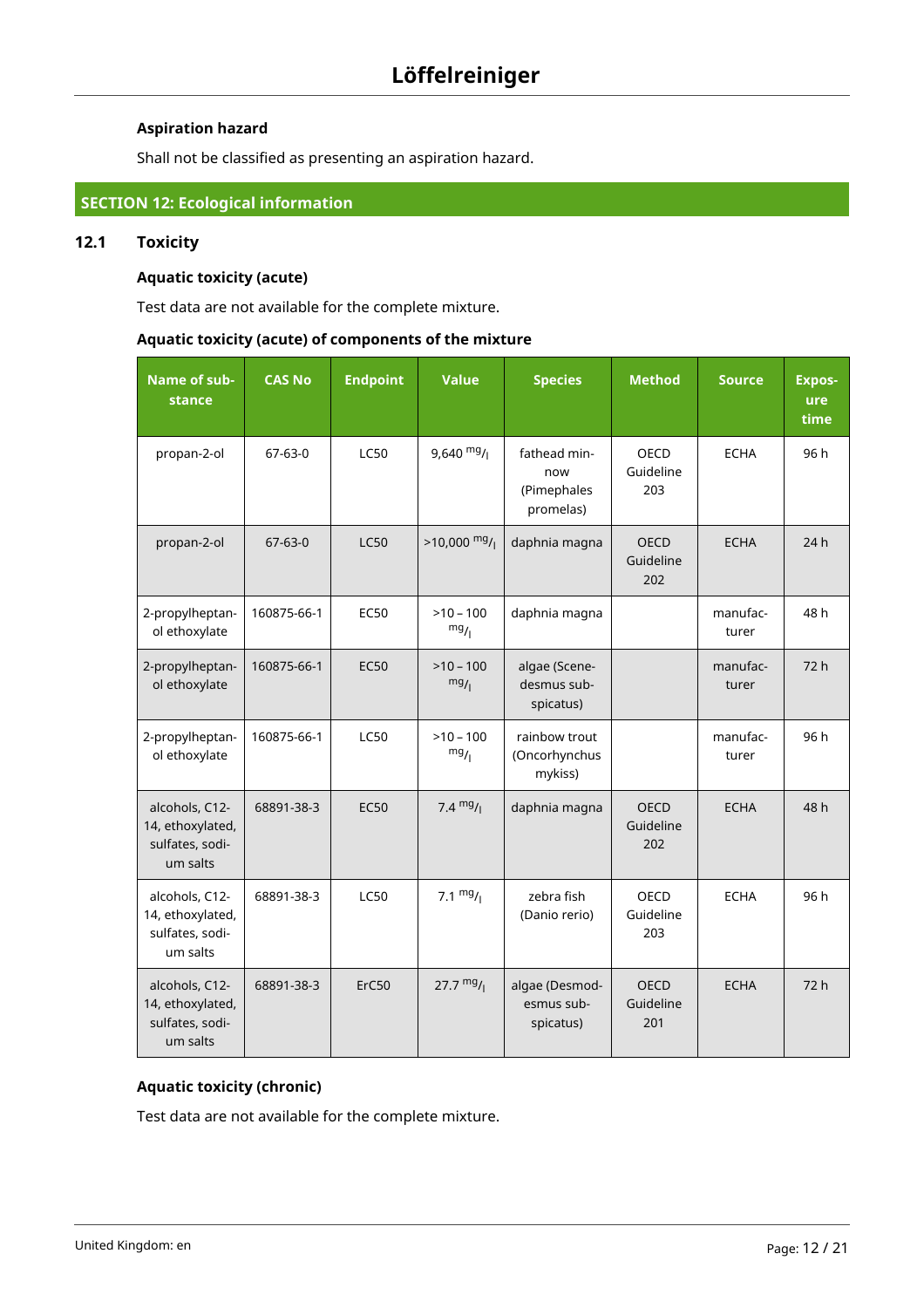| Name of sub-<br>stance                                            | <b>CAS No</b> | <b>Endpoint</b>           | <b>Value</b>        | <b>Species</b>                            | <b>Method</b>                   | <b>Source</b> | <b>Expos-</b><br>ure<br>time |
|-------------------------------------------------------------------|---------------|---------------------------|---------------------|-------------------------------------------|---------------------------------|---------------|------------------------------|
| alcohols, C12-<br>14, ethoxylated,<br>sulfates, sodi-<br>um salts | 68891-38-3    | <b>LC50</b>               | $0.74 \frac{mg}{l}$ | daphnia magna                             | OECD<br>Guideline<br>211        | <b>ECHA</b>   | 21 <sub>d</sub>              |
| alcohols, C12-<br>14, ethoxylated,<br>sulfates, sodi-<br>um salts | 68891-38-3    | <b>NOEC</b>               | $0.14 - 0.2$<br>mg/ | rainbow trout<br>(Oncorhynchus<br>mykiss) | <b>OECD</b><br>Guideline<br>204 | <b>ECHA</b>   | 28 d                         |
| alcohols, C12-<br>14, ethoxylated,<br>sulfates, sodi-<br>um salts | 68891-38-3    | <b>NOEC</b>               | $0.95 \frac{mg}{l}$ | algae (Desmod-<br>esmus sub-<br>spicatus) | OECD<br>Guideline<br>201        | <b>ECHA</b>   | 72 h                         |
| alcohols, C12-<br>14, ethoxylated,<br>sulfates, sodi-<br>um salts | 68891-38-3    | growth rate<br>(ErCx) 10% | 4.4 $mg/1$          | algae (Desmod-<br>esmus sub-<br>spicatus) | <b>OECD</b><br>Guideline<br>201 |               | 72h                          |

# **Aquatic toxicity (chronic) of components of the mixture**

# **12.2 Persistence and degradability**

# **Degradability of components of the mixture**

| <b>Name of</b><br>substance                                            | <b>CAS No</b> | <b>Process</b>        | <b>Degradation</b><br>rate | <b>Time</b> | <b>Method</b>                     | <b>Source</b> |
|------------------------------------------------------------------------|---------------|-----------------------|----------------------------|-------------|-----------------------------------|---------------|
| propan-2-ol                                                            | 67-63-0       | oxygen deple-<br>tion | 53 %                       | 5 d         | EU method C.5                     | <b>ECHA</b>   |
| 2-propyl-<br>heptanol eth-<br>oxylate                                  | 160875-66-1   | oxygen deple-<br>tion | >60%                       | 28 d        | <b>OECD</b><br>Guideline<br>301D  | manufacturer  |
| alcohols, C12-<br>14, eth-<br>oxylated,<br>sulfates, sodi-<br>um salts | 68891-38-3    | DOC removal           | 100 %                      | 28 d        | EU method<br>$C.4-A$              | <b>ECHA</b>   |
| alcohols, C12-<br>14, eth-<br>oxylated,<br>sulfates, sodi-<br>um salts | 68891-38-3    | oxygen deple-<br>tion | 277%                       | 28 d        | <b>OECD</b><br>Guideline 301<br>D | <b>ECHA</b>   |

# **Biodegradation**

The relevant substances of the mixture are readily biodegradable.

## **Persistence**

No data available.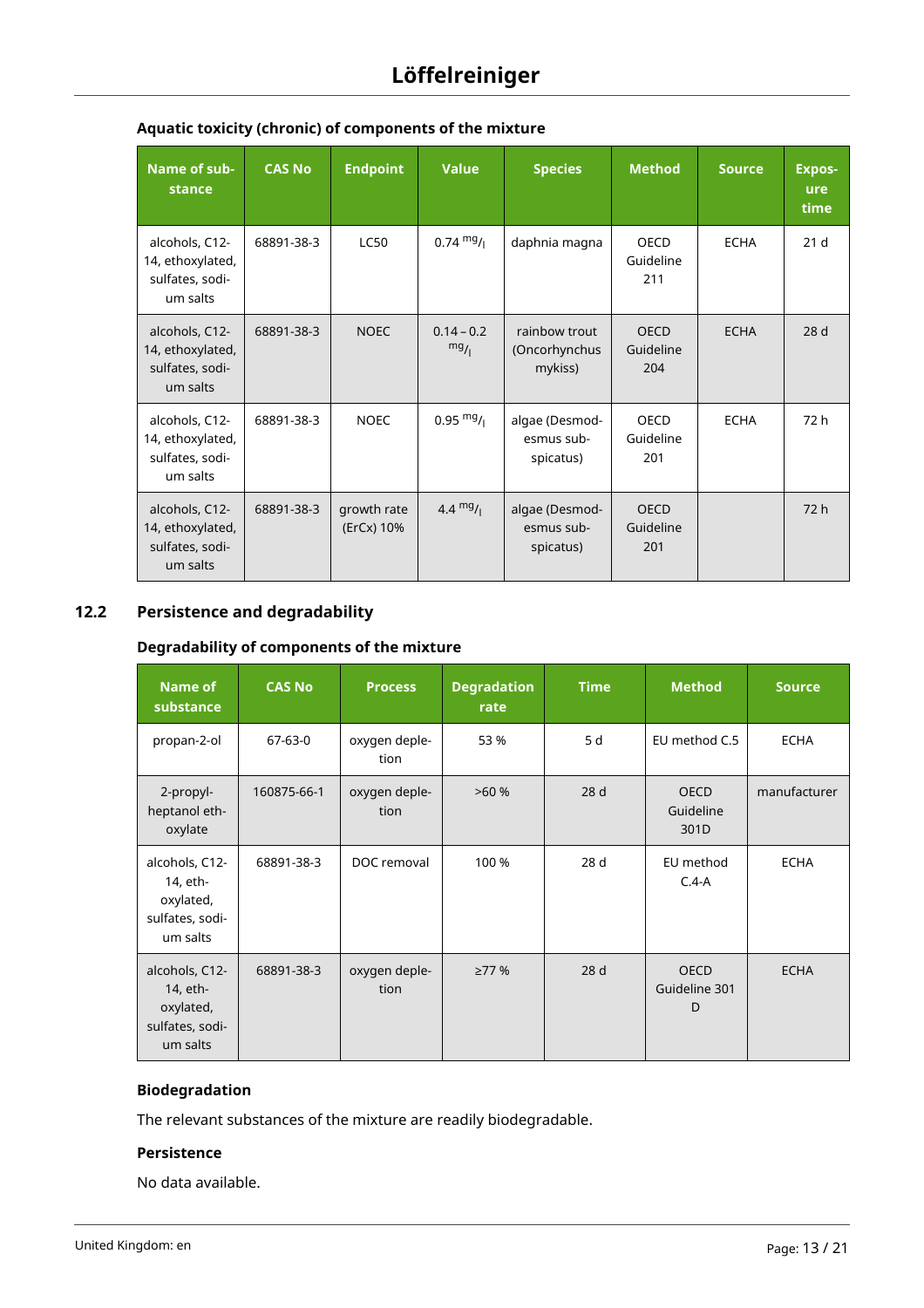## **12.3 Bioaccumulative potential**

Test data are not available for the complete mixture.

#### **Bioaccumulative potential of components of the mixture**

| Name of substance                                             | <b>CAS No</b> | <b>BCF</b> | Log KOW                              |
|---------------------------------------------------------------|---------------|------------|--------------------------------------|
| propan-2-ol                                                   | 67-63-0       |            | 0.05(20 °C)                          |
| alcohols, C12-14, eth-<br>oxylated, sulfates, sodium<br>salts | 68891-38-3    |            | 0.3 (pH value: 6.1, 23 $^{\circ}$ C) |

## **12.4 Mobility in soil**

No data available.

#### **12.5 Results of PBT and vPvB assessment**

This mixture does not contain any substances that are assessed to be a PBT or a vPvB.

#### **12.6 Other adverse effects**

Data are not available.

#### **Remarks**

Wassergefährdungsklasse, WGK (water hazard class): 1

#### **SECTION 13: Disposal considerations**

#### **13.1 Waste treatment methods**

This material and its container must be disposed of as hazardous waste.

#### **Sewage disposal-relevant information**

Do not empty into drains.

#### **Waste treatment of containers/packagings**

Completely emptied packages can be recycled. Handle contaminated packages in the same way as the substance itself.

#### **Remarks**

Please consider the relevant national or regional provisions.

|      | <b>SECTION 14: Transport information</b> |                  |  |  |
|------|------------------------------------------|------------------|--|--|
| 14.1 | <b>UN number</b>                         | 1987             |  |  |
| 14.2 | UN proper shipping name                  | ALCOHOLS, N.O.S. |  |  |
|      | Technical name (hazardous ingredients)   | isopropanol      |  |  |
| 14.3 | <b>Transport hazard class(es)</b>        |                  |  |  |
|      | <b>Class</b>                             | 3                |  |  |
| 14.4 | Packing group                            | Ш                |  |  |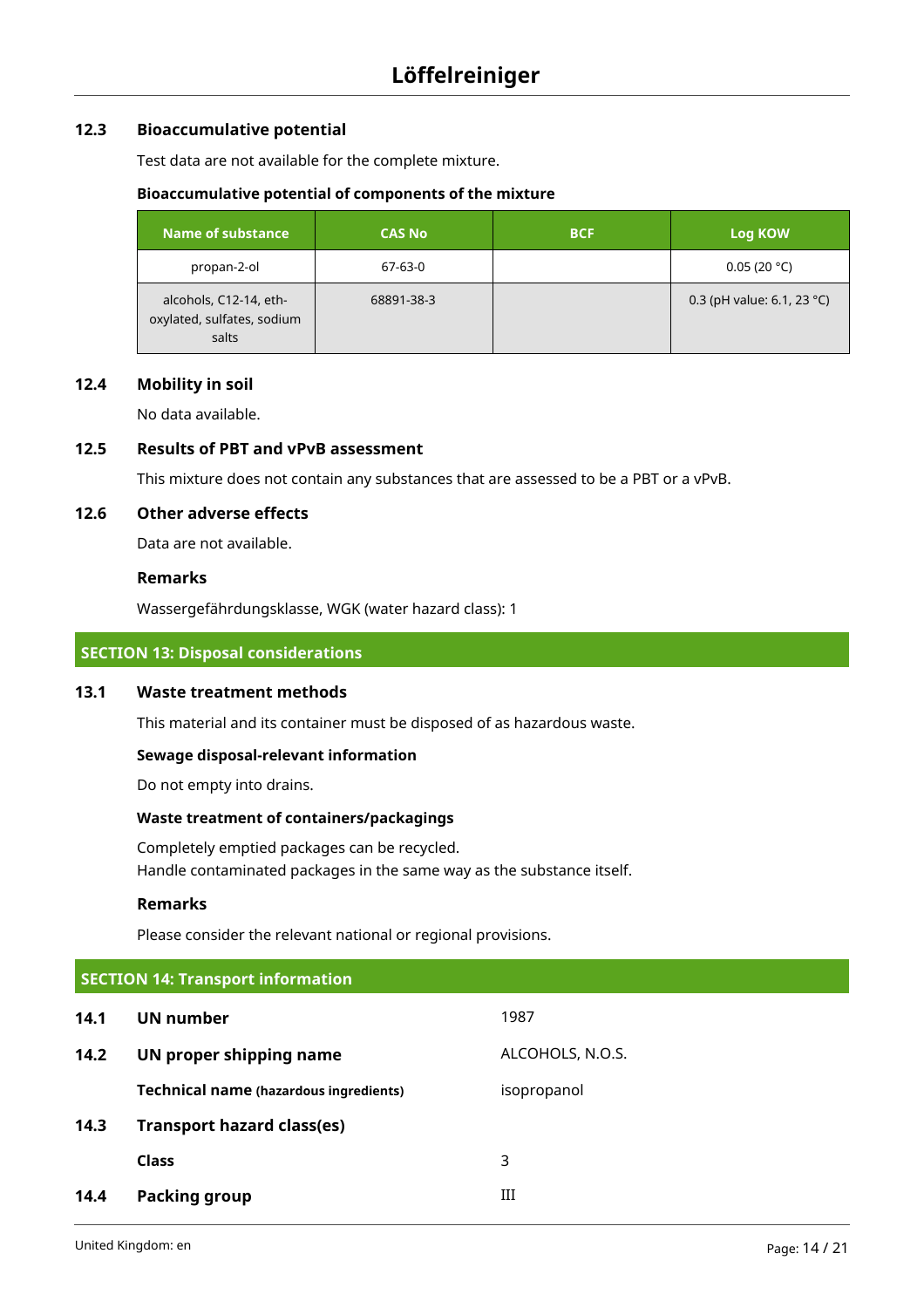-

# **14.5 Environmental hazards** -

- **14.6 Special precautions for user** -
- **14.7 Transport in bulk according to Annex II of MARPOL and the IBC Code**

# **14.8 Information for each of the UN Model Regulations**

# **Transport of dangerous goods by road, rail and inland waterway (ADR/RID/ADN).**

| UN number                                                 | 1987                                                                       |
|-----------------------------------------------------------|----------------------------------------------------------------------------|
| Proper shipping name                                      | UN1987, ALCOHOLS, N.O.S., (contains: isopropan-<br>ol), 3, III, (D/E)      |
| Class                                                     | 3                                                                          |
| Classification code                                       | F <sub>1</sub>                                                             |
| Packing group                                             | $\rm III$                                                                  |
| Danger label(s)                                           | 3                                                                          |
|                                                           |                                                                            |
| Special provisions (SP)                                   | 274,601                                                                    |
| Excepted quantities (EQ)                                  | E <sub>1</sub>                                                             |
| Limited quantities (LQ)                                   | 5 <sub>L</sub>                                                             |
| Transport category (TC)                                   | 3                                                                          |
| Tunnel restriction code (TRC)                             | D/E                                                                        |
| Hazard identification No                                  | 30                                                                         |
| <b>Emergency Action Code</b>                              | 3Y                                                                         |
| <b>International Maritime Dangerous Goods Code (IMDG)</b> |                                                                            |
| UN number                                                 | 1987                                                                       |
| Proper shipping name                                      | UN1987, ALCOHOLS, N.O.S., (contains: isopropan-<br>ol), 3, III, ~50°C c.c. |
| Class                                                     | 3                                                                          |
| Marine pollutant                                          |                                                                            |
| Packing group                                             | III                                                                        |
| Danger label(s)                                           | $\mathsf 3$                                                                |
|                                                           |                                                                            |
| Special provisions (SP)                                   | 223, 274                                                                   |
|                                                           |                                                                            |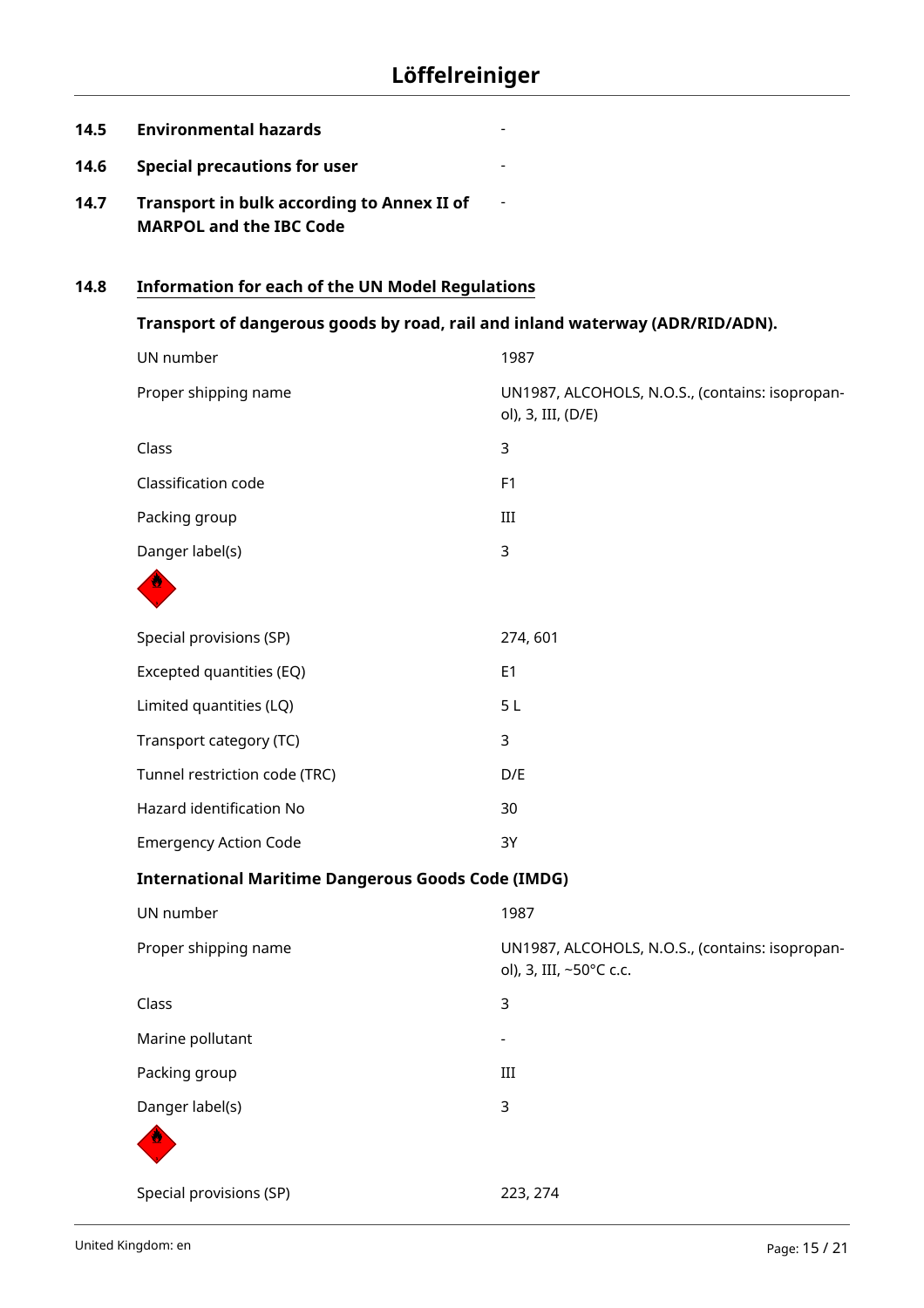| Excepted quantities (EQ)                                         | E1                                                           |
|------------------------------------------------------------------|--------------------------------------------------------------|
| Limited quantities (LQ)                                          | 5L                                                           |
| EmS                                                              | $F-E, S-D$                                                   |
| Stowage category                                                 | A                                                            |
| <b>International Civil Aviation Organization (ICAO-IATA/DGR)</b> |                                                              |
| UN number                                                        | 1987                                                         |
| Proper shipping name                                             | UN1987, Alcohols, n.o.s., (contains: isopropanol),<br>3, III |
| Class                                                            | 3                                                            |
| Packing group                                                    | III                                                          |
| Danger label(s)                                                  | 3                                                            |
|                                                                  |                                                              |
| Special provisions (SP)                                          | A3, A180                                                     |
| Excepted quantities (EQ)                                         | E <sub>1</sub>                                               |
| Limited quantities (LQ)                                          | 10L                                                          |

## **SECTION 15: Regulatory information**

# **15.1 Safety, health and environmental regulations/legislation specific for the substance or mixture**

## **Relevant provisions of the European Union (EU)**

#### **Restrictions according to REACH, Annex XVII**

| Dangerous substances with restrictions (REACH, Annex XVII) |                                                                                                          |               |                    |  |
|------------------------------------------------------------|----------------------------------------------------------------------------------------------------------|---------------|--------------------|--|
| Name of substance                                          | Name acc. to inventory                                                                                   | <b>CAS No</b> | <b>Restriction</b> |  |
| Löffelreiniger                                             | this product meets the criteria for classi-<br>fication in accordance with Regulation<br>No 1272/2008/EC |               | R <sub>3</sub>     |  |
| propan-2-ol                                                | flammable / pyrophoric                                                                                   |               | R40                |  |

#### **Legend**

R3 1. Shall not be used in:

- ornamental articles intended to produce light or colour effects by means of different phases, for example in ornamental lamps and ashtrays,

- tricks and jokes,

- games for one or more participants, or any article intended to be used as such, even with ornamental aspects,

2. Articles not complying with paragraph 1 shall not be placed on the market.

3. Shall not be placed on the market if they contain a colouring agent, unless required for fiscal reasons, or perfume, or both, if they:

- can be used as fuel in decorative oil lamps for supply to the general public, and,

- present an aspiration hazard and are labelled with R65 or H304,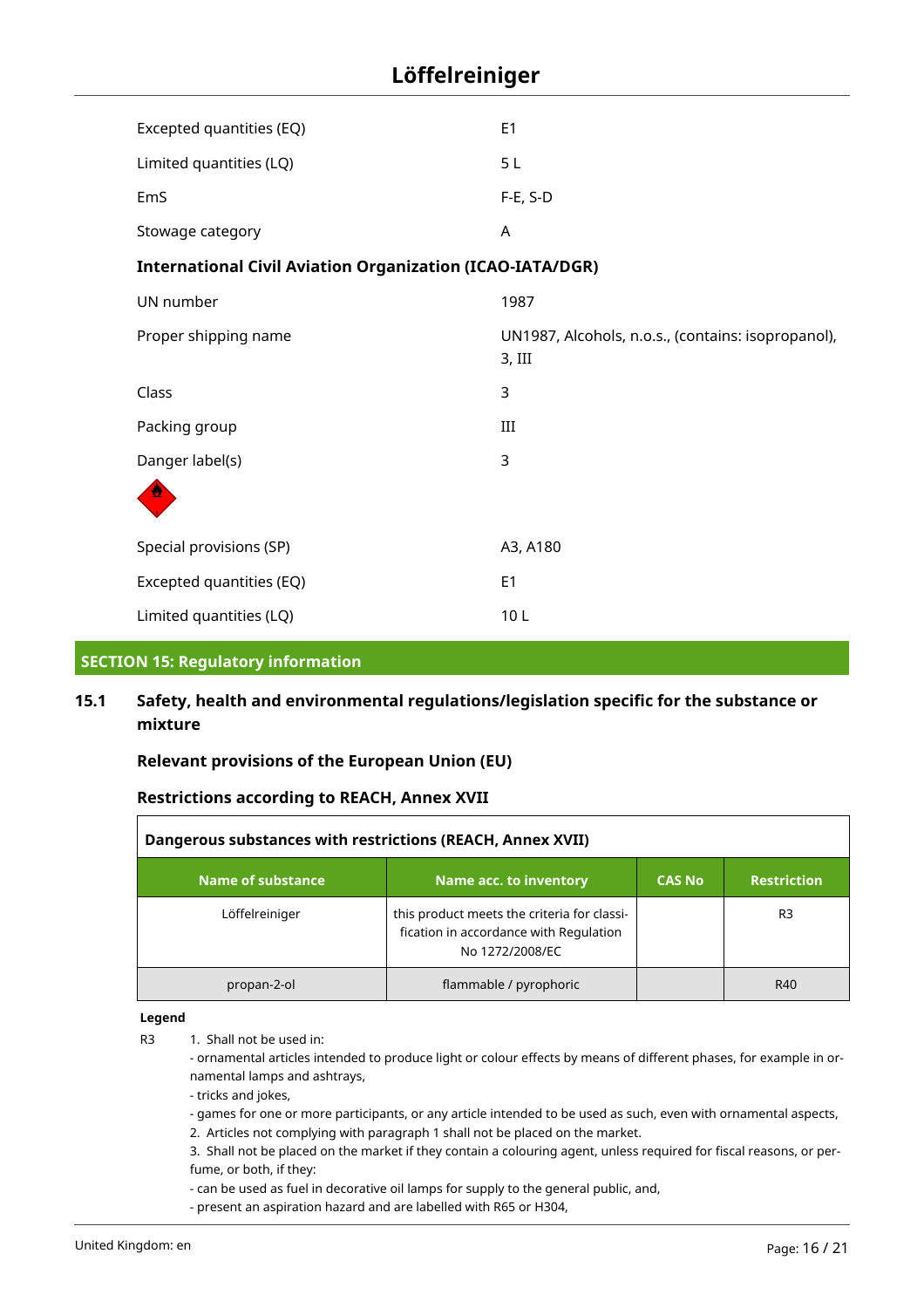#### **Legend**

4. Decorative oil lamps for supply to the general public shall not be placed on the market unless they conform to the European Standard on Decorative oil lamps (EN 14059) adopted by the European Committee for Standardisation (CEN).

5. Without prejudice to the implementation of other Community provisions relating to the classification, packaging and labelling of dangerous substances and mixtures, suppliers shall ensure, before the placing on the market, that the following requirements are met:

(a) lamp oils, labelled with R65 or H304, intended for supply to the general public are visibly, legibly and indelibly marked as follows: 'Keep lamps filled with this liquid out of the reach of children'; and, by 1 December 2010, 'Just a sip of lamp oil - or even sucking the wick of lamps - may lead to life-threatening lung damage'; (b) grill lighter fluids, labelled with R65 or H304, intended for supply to the general public are legibly and indelibly marked by 1 December 2010 as follows: 'Just a sip of grill lighter may lead to life threatening lung damage';

(c) lamp oils and grill lighters, labelled with R65 or H304, intended for supply to the general public are packaged in black opaque containers not exceeding 1 litre by 1 December 2010.

6. No later than 1 June 2014, the Commission shall request the European Chemicals Agency to prepare a dossier, in accordance with Article 69 of the present Regulation with a view to ban, if appropriate, grill lighter fluids and fuel for decorative lamps, labelled R65 or H304, intended for supply to the general public.

7. Natural or legal persons placing on the market for the first time lamp oils and grill lighter fluids, labelled with R65 or H304, shall by 1 December 2011, and annually thereafter, provide data on alternatives to lamp oils and grill lighter fluids labelled R65 or H304 to the competent authority in the Member State concerned. Member States shall make those data available to the Commission.

R40 1. Shall not be used, as substance or as mixtures in aerosol dispensers where these aerosol dispensers are intended for supply to the general public for entertainment and decorative purposes such as the following: - metallic glitter intended mainly for decoration,

- artificial snow and frost,
- 'whoopee' cushions,
- silly string aerosols,
- imitation excrement,
- horns for parties,
- decorative flakes and foams,
- artificial cobwebs,
- stink bombs.

2. Without prejudice to the application of other Community provisions on the classification, packaging and labelling of substances, suppliers shall ensure before the placing on the market that the packaging of aerosol dispensers referred to above is marked visibly, legibly and indelibly with:

'For professional users only'.

3. By way of derogation, paragraphs 1 and 2 shall not apply to the aerosol dispensers referred to Article 8 (1a) of Council Directive 75/324/EEC (2).

4. The aerosol dispensers referred to in paragraphs 1 and 2 shall not be placed on the market unless they conform to the requirements indicated.

#### **List of substances subject to authorisation (REACH, Annex XIV) / SVHC - candidate list**

None of the ingredients are listed.

#### **Seveso Directive**

| 2012/18/EU (Seveso III) |                                              |                                                                                                 |        |              |  |
|-------------------------|----------------------------------------------|-------------------------------------------------------------------------------------------------|--------|--------------|--|
| <b>No</b>               | <b>Dangerous substance/hazard categories</b> | Qualifying quantity (tonnes) for the ap-<br>plication of lower and upper-tier re-<br>quirements |        | <b>Notes</b> |  |
| P <sub>5</sub> c        | flammable liquids (cat. 2, 3)                | 5,000                                                                                           | 50,000 | 51)          |  |

#### **Notation**

51) flammable liquids, categories 2 or 3 not covered by P5a and P5b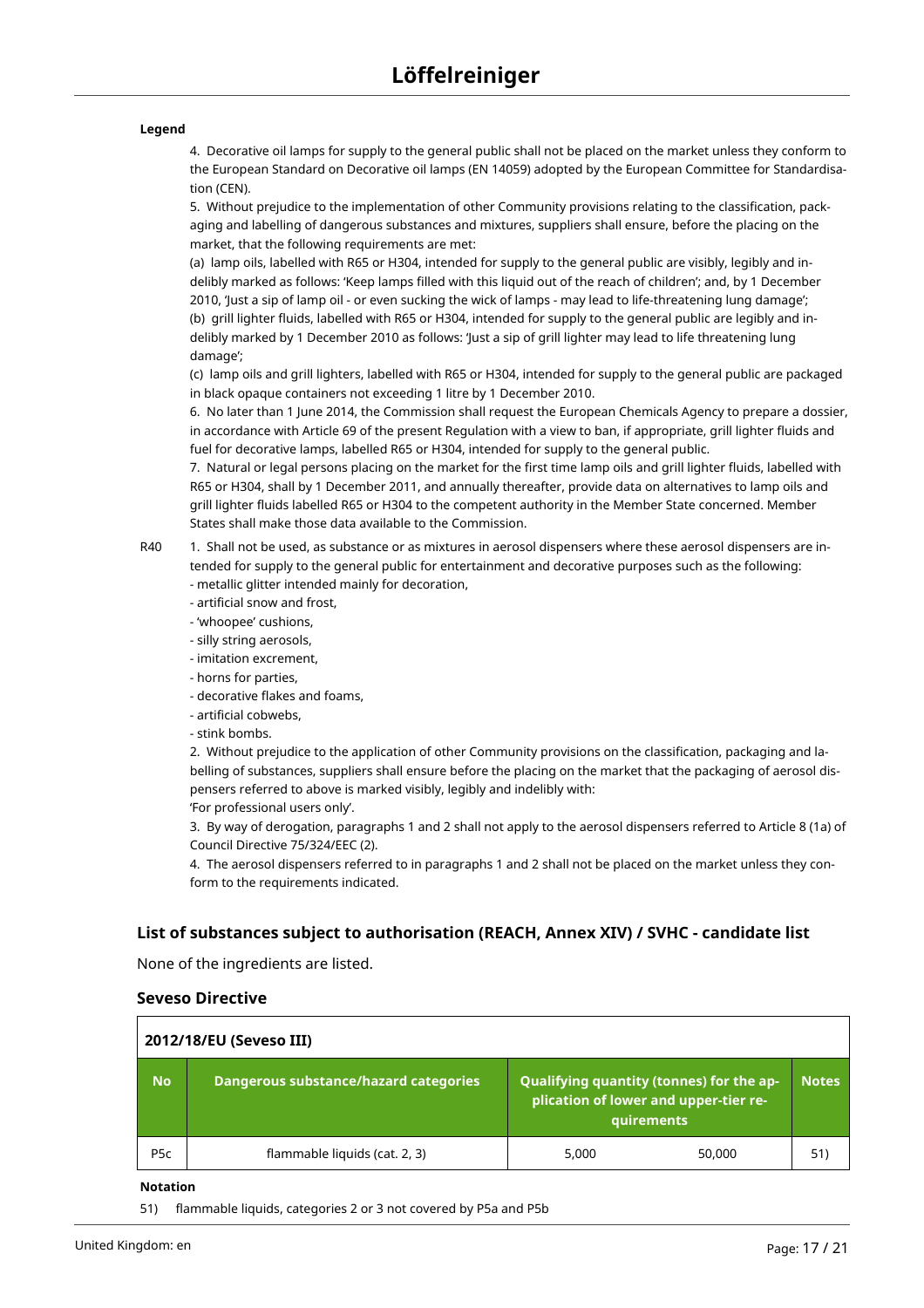# **Regulation 648/2004/EC on detergents**

| <b>Labelling of contents</b> |                                                                                   |  |  |  |
|------------------------------|-----------------------------------------------------------------------------------|--|--|--|
| $Wt\%$                       | <b>Constituents</b>                                                               |  |  |  |
| ≥5% - <15%                   | non-jonic surfactants                                                             |  |  |  |
| $< 5 \%$                     | anionic surfactants                                                               |  |  |  |
|                              | disinfectants<br>preservation agents (METHYLISOTHIAZOLINONE, BENZISOTHIAZOLINONE) |  |  |  |

## **Regulation 98/2013/EU on the marketing and use of explosives precursors**

None of the ingredients are listed.

## **Regulation 1005/2009/EC on substances that deplete the ozone layer (ODS)**

None of the ingredients are listed.

## **Regulation 649/2012/EU concerning the export and import of hazardous chemicals (PIC)**

None of the ingredients are listed.

## **15.2 Chemical Safety Assessment**

No Chemical Safety Assessment has been carried out for this mixture by the supplier. Chemical safety assessments for substances in this mixture were not carried out.

#### **SECTION 16: Other information**

#### **Abbreviations and acronyms**

| Abbr.           | <b>Descriptions of used abbreviations</b>                                                                                                                                                                                     |  |  |
|-----------------|-------------------------------------------------------------------------------------------------------------------------------------------------------------------------------------------------------------------------------|--|--|
| Acute Tox.      | Acute toxicity                                                                                                                                                                                                                |  |  |
| <b>ADN</b>      | Accord européen relatif au transport international des marchandises dangereuses par voies de nav-<br>igation intérieures (European Agreement concerning the International Carriage of Dangerous Goods<br>by Inland Waterways) |  |  |
| <b>ADR</b>      | Accord européen relatif au transport international des marchandises dangereuses par route<br>(European Agreement concerning the International Carriage of Dangerous Goods by Road)                                            |  |  |
| Aquatic Chronic | Hazardous to the aquatic environment - chronic hazard                                                                                                                                                                         |  |  |
| <b>BCF</b>      | <b>Bioconcentration factor</b>                                                                                                                                                                                                |  |  |
| CAS             | Chemical Abstracts Service (service that maintains the most comprehensive list of chemical sub-<br>stances)                                                                                                                   |  |  |
| <b>CLP</b>      | Regulation (EC) No 1272/2008 on classification, labelling and packaging of substances and mixtures                                                                                                                            |  |  |
| <b>DGR</b>      | Dangerous Goods Regulations (see IATA/DGR)                                                                                                                                                                                    |  |  |
| <b>DNEL</b>     | Derived No-Effect Level                                                                                                                                                                                                       |  |  |
| <b>EC50</b>     | Effective Concentration 50 %. The EC50 corresponds to the concentration of a tested substance caus-<br>ing 50 % changes in response (e.g. on growth) during a specified time interval                                         |  |  |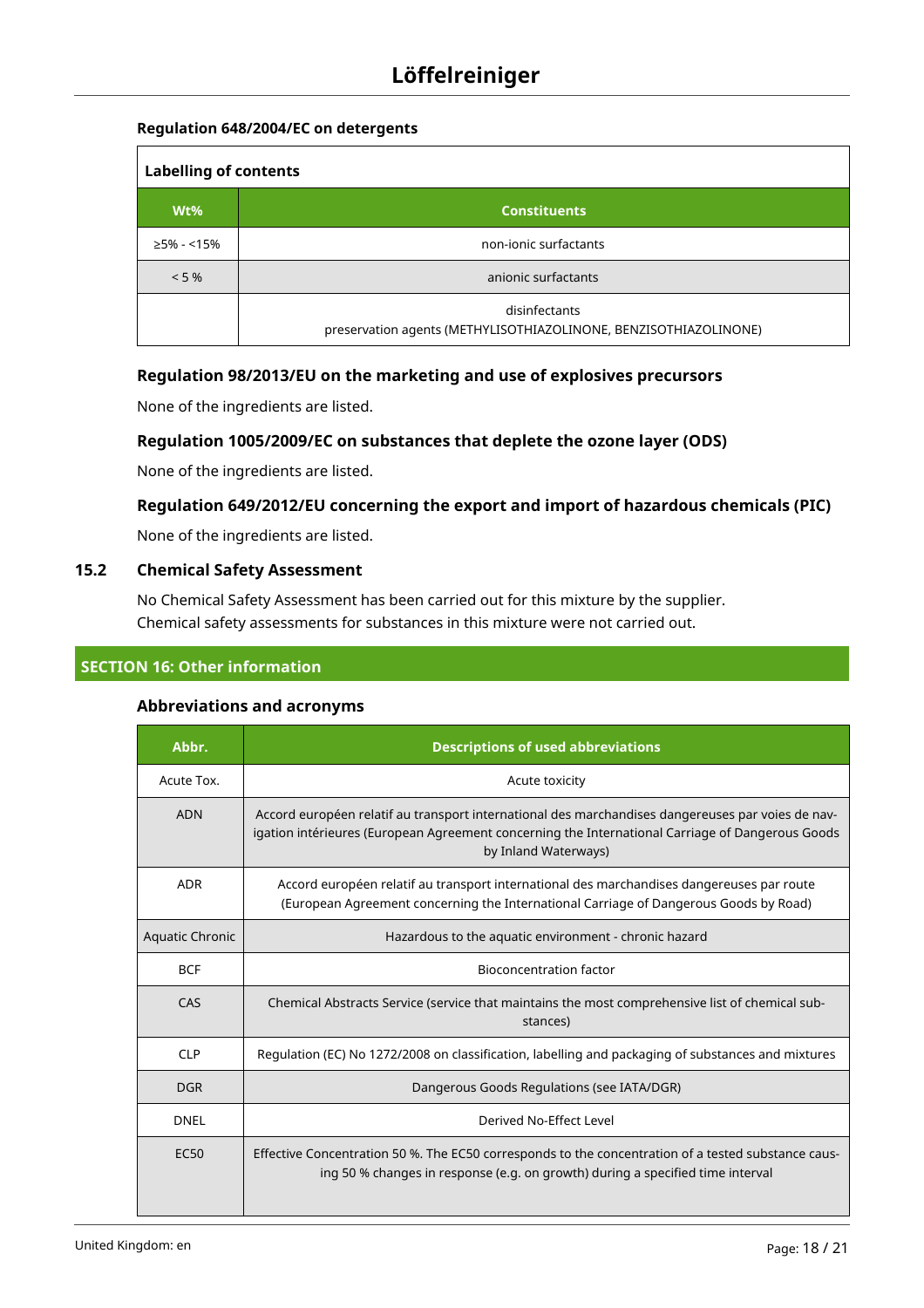| Abbr.           | <b>Descriptions of used abbreviations</b>                                                                                                                                            |
|-----------------|--------------------------------------------------------------------------------------------------------------------------------------------------------------------------------------|
| EC No           | The EC Inventory (EINECS, ELINCS and the NLP-list) is the source for the seven-digit EC number, an<br>identifier of substances commercially available within the EU (European Union) |
| EH40/2005       | EH40/2005 Workplace exposure limits (http://www.nationalarchives.gov.uk/doc/open-government-li-<br>cence/)                                                                           |
| <b>EINECS</b>   | European Inventory of Existing Commercial Chemical Substances                                                                                                                        |
| <b>ELINCS</b>   | European List of Notified Chemical Substances                                                                                                                                        |
| EmS             | <b>Emergency Schedule</b>                                                                                                                                                            |
| ErC50           | = EC50: in this method, that concentration of test substance which results in a 50 % reduction in<br>either growth (EbC50) or growth rate (ErC50) relative to the control            |
| Eye Dam.        | Seriously damaging to the eye                                                                                                                                                        |
| Eye Irrit.      | Irritant to the eye                                                                                                                                                                  |
| Flam. Liq.      | Flammable liquid                                                                                                                                                                     |
| <b>GHS</b>      | "Globally Harmonized System of Classification and Labelling of Chemicals" developed by the United<br><b>Nations</b>                                                                  |
| <b>IATA</b>     | <b>International Air Transport Association</b>                                                                                                                                       |
| <b>IATA/DGR</b> | Dangerous Goods Regulations (DGR) for the air transport (IATA)                                                                                                                       |
| <b>ICAO</b>     | International Civil Aviation Organization                                                                                                                                            |
| <b>IMDG</b>     | International Maritime Dangerous Goods Code                                                                                                                                          |
| index No        | The Index number is the identification code given to the substance in Part 3 of Annex VI to Regula-<br>tion (EC) No 1272/2008                                                        |
| <b>LC50</b>     | Lethal Concentration 50%: the LC50 corresponds to the concentration of a tested substance causing<br>50 % lethality during a specified time interval                                 |
| LD50            | Lethal Dose 50 %: the LD50 corresponds to the dose of a tested substance causing 50 % lethality dur-<br>ing a specified time interval                                                |
| log KOW         | n-Octanol/water                                                                                                                                                                      |
| <b>MARPOL</b>   | International Convention for the Prevention of Pollution from Ships (abbr. of "Marine Pollutant")                                                                                    |
| <b>NLP</b>      | No-Longer Polymer                                                                                                                                                                    |
| <b>NOEC</b>     | No Observed Effect Concentration                                                                                                                                                     |
| PBT             | Persistent, Bioaccumulative and Toxic                                                                                                                                                |
| <b>PNEC</b>     | Predicted No-Effect Concentration                                                                                                                                                    |
| ppm             | Parts per million                                                                                                                                                                    |
| <b>REACH</b>    | Registration, Evaluation, Authorisation and Restriction of Chemicals                                                                                                                 |
| <b>RID</b>      | Règlement concernant le transport International ferroviaire des marchandises Dangereuses (Regula-<br>tions concerning the International carriage of Dangerous goods by Rail)         |
| Skin Corr.      | Corrosive to skin                                                                                                                                                                    |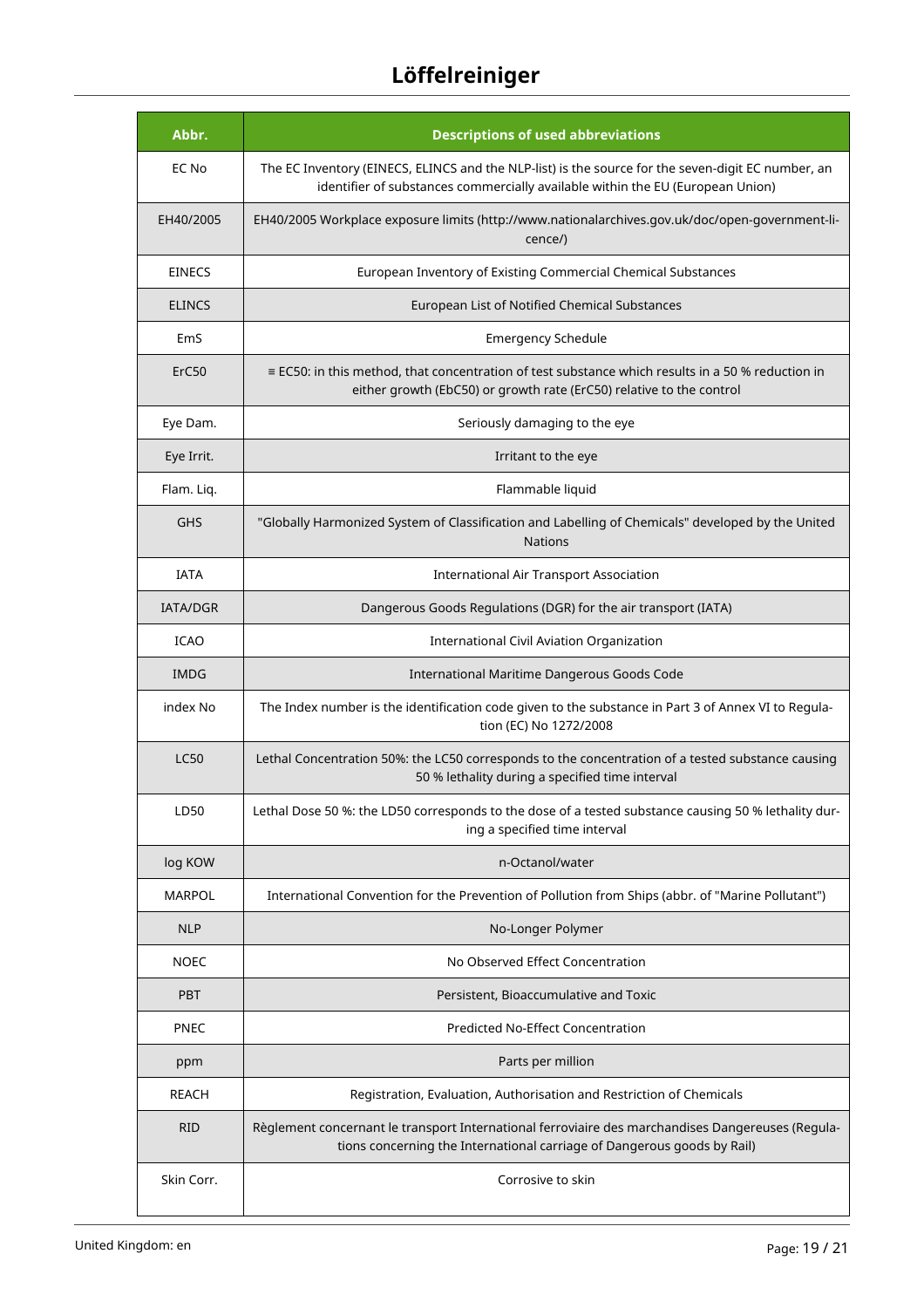| Abbr.          | <b>Descriptions of used abbreviations</b>        |  |
|----------------|--------------------------------------------------|--|
| Skin Irrit.    | Irritant to skin                                 |  |
| <b>STEL</b>    | Short-term exposure limit                        |  |
| <b>STOT SE</b> | Specific target organ toxicity - single exposure |  |
| <b>SVHC</b>    | Substance of Very High Concern                   |  |
| <b>TWA</b>     | Time-weighted average                            |  |
| vPvB           | Very Persistent and very Bioaccumulative         |  |
| <b>WEL</b>     | Workplace exposure limit                         |  |

## **Key literature references and sources for data**

Regulation (EC) No 1272/2008 on classification, labelling and packaging of substances and mixtures. Regulation (EC) No. 1907/2006 (REACH), amended by 2015/830/EU.

Transport of dangerous goods by road, rail and inland waterway (ADR/RID/ADN). International Maritime Dangerous Goods Code (IMDG). Dangerous Goods Regulations (DGR) for the air transport (IATA).

## **Classification procedure**

Physical and chemical properties.

Health hazards.

Environmental hazards.

The method for classification of the mixture is based on ingredients of the mixture (additivity formula).

## **List of relevant phrases (code and full text as stated in chapter 2 and 3)**

| Code             | <b>Text</b>                                        |
|------------------|----------------------------------------------------|
| H <sub>225</sub> | Highly flammable liquid and vapour.                |
| H <sub>226</sub> | Flammable liquid and vapour.                       |
| H302             | Harmful if swallowed.                              |
| H315             | Causes skin irritation.                            |
| H318             | Causes serious eye damage.                         |
| H319             | Causes serious eye irritation.                     |
| H336             | May cause drowsiness or dizziness.                 |
| H412             | Harmful to aquatic life with long lasting effects. |

#### **Responsible for the safety data sheet**

| C.S.B. GmbH            | Telephone: +49 (0) 2151 - 652086 - 0 |
|------------------------|--------------------------------------|
| Düsseldorfer Str. 113  | Telefax: +49 (0) 2151 - 652086 - 9   |
| 47809 Krefeld, Germany | e-Mail: info@csb-online.de           |
|                        | Website: www.csb-online.de           |